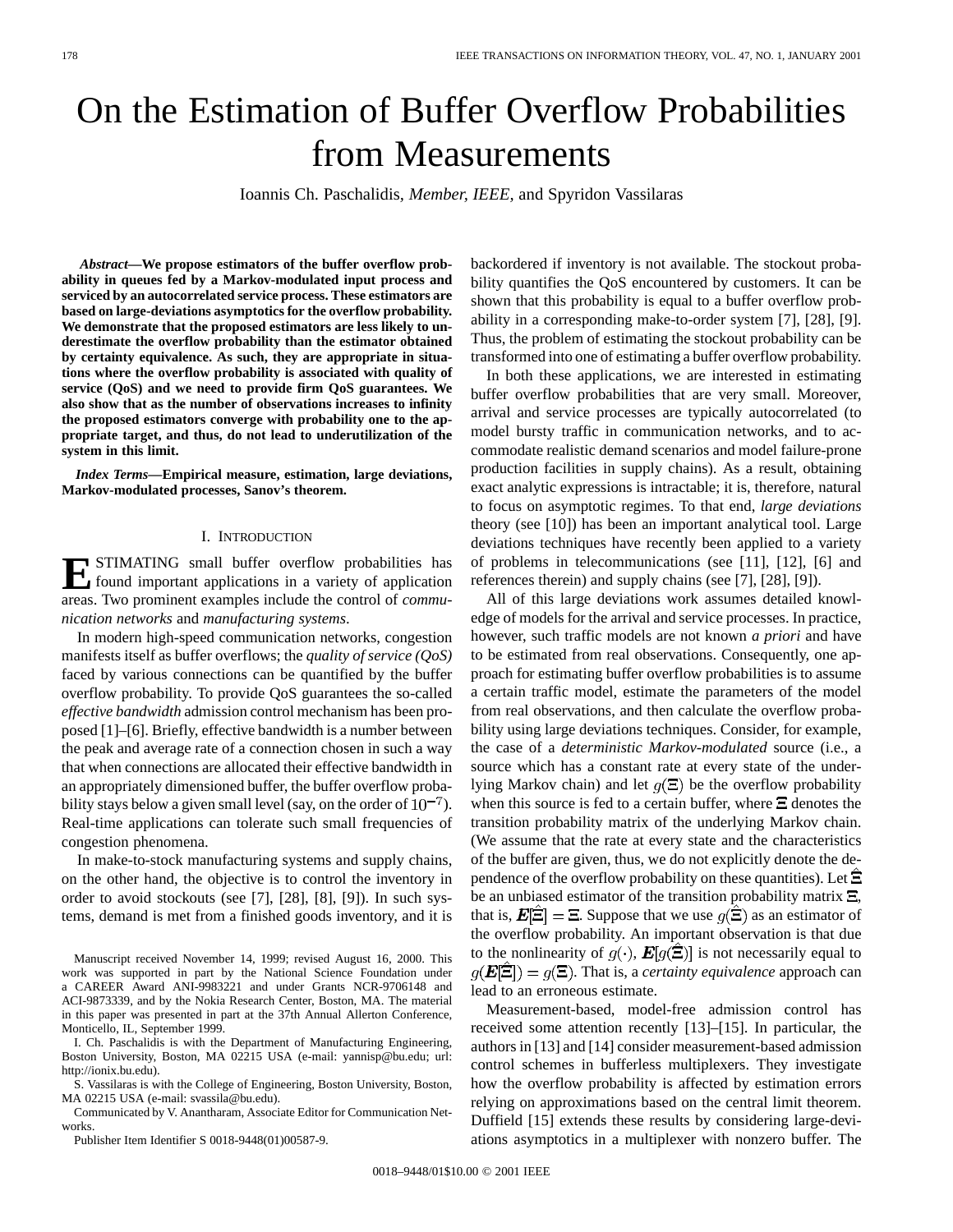approach in [15] relies on some earlier work in [16] which develops an estimator of the large-deviations rate function of the arrival process directly from measurements, without assuming any particular stochastic model for that process. Finally, the authors in [17] argue, as we do, that certainty equivalence can lead to erroneous estimates for rare event probabilities and propose a Bayesian approach in a simpler [independent and identically distributed (i.i.d.)] context than ours.

In this paper, we will focus on queues fed by Markov-modulated arrival processes and develop new estimates of overflow probabilities that take estimation errors into account. To that end, we will establish an inverse of Sanov's theorem (see [10]) for Markov chains in the large-deviations regime. Intuitively, the proposed estimators suggest that we should quote a quantity that is larger than  $g(\hat{\Xi})$  to guard against estimation errors. We will provide analytical and numerical evidence that the proposed estimators are "safe" even when based on relatively few observations, meaning that they do not lead to substantial underestimation of the overflow probability that can compromise QoS. Still, they are *consistent* in the sense that they converge to  $g(\Xi)$  with probability one (w.p. 1) as the number of observations tends to infinity. Among our main contributions we consider the following.

- The fact that the proposed estimators are "safe" for relatively few observations, but eventually (as the number of observations tends to infinity) "learn" the true overflow probability. Providing "safe" estimates from relatively few observations is crucial since it allows the estimator to quickly adapt to level shifts in the input, and thus, accommodate nonstationary scenarios. One of the proposed estimators has the same structure as the estimator suggested in [15]. In [15], however, the estimation process is different; a limiting *log*-moment-generating function is estimated directly from the data. In our work, we impose additional structure by considering Markov-modulated processes (which is appropriate in some applications, e.g., inventory control in supply chains [7], [28], [9]). Moreover, we derive additional estimators based on higher moments of a loss measure. These estimators are shown to be more appropriate ("safer," yet still consistent) for our purposes.
- The development of efficient algorithms to compute the proposed estimators. Computing the estimators amounts to solving a nonlinear programming problem; efficient computation is an issue, especially in high-dimensional instances. We study the structure of this problem and develop algorithms that perform well in practice.
- An inverse of Sanov's theorem for Markov chains that we establish. This generalizes a result in [18] which deals with i.i.d. processes. It is also related to the result in [19], which derives a large deviations rate function of the posterior distribution for the transition probabilities of a Markov chain with parameter the "true" transition probabilities. We provide an independent proof based on first principles, where in our version the limit of the empirical measure enters the rate function; this is motivated by the application where the "true" transition probabilities are not known.

Moreover, our result applies to Markov chains with zeros in the transition probability matrix, a case which is not discussed in [19].

On the organization of this paper, we start in Section II with some preliminaries on large deviations and Sanov's theorem. In Section III, we discuss analytical large-deviations expressions for buffer overflow probabilities and formulate the estimation problem. In Section IV, we analyze the estimation process in the large-deviations regime and establish an inverse of Sanov's theorem for Markov chains. We use this result in Section V to propose our estimators of buffer overflow probabilities. We discuss issues related to the computation of the proposed estimators in Section VI. Comparisons between various estimators and some illustrative numerical results are in Section VII. Conclusions are in Section VIII.

### II. PRELIMINARIES

In the form of background on large deviations and to establish some of our notation, we first review some basic results. Consider a sequence of i.i.d. random variables  $X_i, i \geq 1$ , with mean  $\mathbf{E}[X_1] = \overline{X}$ . The strong law of large numbers asserts that converges to  $\overline{X}$ , as  $n \to \infty$ , w.p. 1. Thus, for large n, the event  $\sum_{i=1}^{n} X_i \ge na$ , where  $a > X$  (or  $\sum_{i=1}^{n} X_i \le na$ , for  $a < \overline{X}$  is a rare event. In particular, its probability behaves as  $e^{-nr(a)}$ , as  $n \to \infty$ , where the function  $r(\cdot)$  determines the rate at which the probability of this event is diminishing. Cramér's theorem [20] determines  $r(\cdot)$ , and is considered the first large deviations statement.

Consider next a sequence  $\{S_1, S_2, \ldots\}$  of random variables, with values in  $\mathbb R$  and define

$$
\Lambda_n(\theta) \stackrel{\Delta}{=} \frac{1}{n} \log \mathbf{E} [e^{\theta S_n}].
$$

For the applications we have in mind,  $S_n$  is a partial sum process. Namely,  $S_n = \sum_{i=1}^n X_i$ , where  $X_i, i \geq 1$ , are identically distributed, possibly *dependent* random variables. We will be making the following assumption.

*Assumption A:*

1) The limit

$$
\Lambda(\theta) \stackrel{\Delta}{=} \lim_{n \to \infty} \Lambda_n(\theta) = \lim_{n \to \infty} \frac{1}{n} \log \mathbf{E}[e^{\theta S_n}]
$$

exists for all  $\theta$ , where  $\pm \infty$  are allowed both as elements of the sequence  $\Lambda_n(\theta)$  and as limit points.

2) The origin is in the interior of the domain

$$
D_\Lambda \stackrel{\Delta}{=} \{\theta | \Lambda(\theta) < \infty\}
$$

of  $\Lambda(\theta)$ .

- 3)  $\Lambda(\theta)$  is differentiable in the interior of  $D_{\Lambda}$  and the derivative tends to infinity as  $\theta$  approaches the boundary of  $D_{\Lambda}$ .
- 4)  $\Lambda(\theta)$  is lower semicontinuous, i.e.,

$$
\liminf_{\theta_n \to \theta} \Lambda(\theta_n) \ge \Lambda(\theta)
$$

for all  $\theta$ .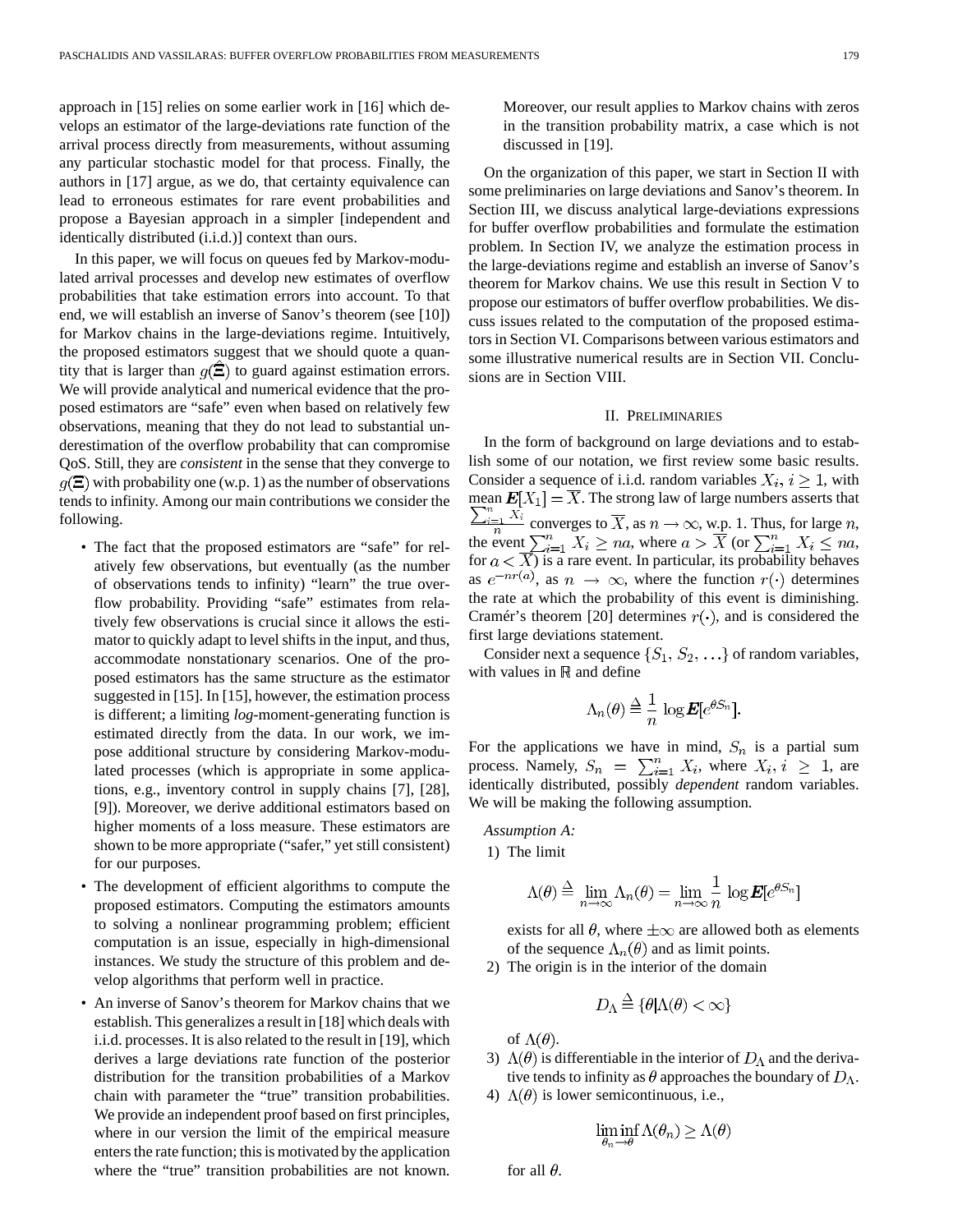Let us define

$$
\Lambda^*(a) \stackrel{\Delta}{=} \sup_{\theta} (\theta a - \Lambda(\theta)) \tag{1}
$$

which is the Legendre transform of  $\Lambda(\cdot)$ .  $\Lambda(\cdot)$  and  $\Lambda^*(\cdot)$  are convex duals (see [21]), namely, along with (1), it also holds that

$$
\Lambda(\theta) = \sup_{a} (\theta a - \Lambda^*(a)).
$$
 (2)

The function  $\Lambda^*(\cdot)$  is convex and lower semicontinuous (see [10]).

Cramér's theorem has been extended to cover autocorrelated processes. In particular, under Assumption A, the Gärtner–Ellis theorem (see [10]) establishes that  $\{S_n\}$  satisfies a *large deviations principle (LDP)* with *rate function*  $\Lambda^*(\cdot)$ . More specifically, this theorem intuitively asserts that for large enough  $n$  and for small  $\epsilon > 0$ 

$$
\boldsymbol{P}[S_n \in (na - n\epsilon, na + n\epsilon)] \sim e^{-n\Lambda^*(a)}.
$$

The set of processes satisfying Assumption A (and hence Gärtner–Ellis theorem) is large enough to include renewal, Markov-modulated, and stationary processes with mild mixing conditions. Such processes can model "burstiness" and are commonly used in modeling the input traffic to communication networks. They have recently being used in modeling demand and the production process in manufacturing systems [7], [28], [9].

For discrete random variables, a stronger result than Cramér's theorem is Sanov's theorem which deals with large deviations of the empirical measure. Consider a sequence  $\mathbf{Y} = Y_1, Y_2, \dots, Y_n$  of i.i.d. random variables taking values from a finite alphabet  $A = \{a_1, \ldots, a_M\}$  with M elements. Let  $\mu = (\mu(a_1), \ldots, \mu(a_M))$  denote the probability law for  $Y_1$ , where  $\mu$  is an element of the standard M-dimensional probability simplex (i.e.,  $\mu \in M_1(\mathcal{A}) \stackrel{\Delta}{=} \{r \in \mathbb{R}^M | r_i \in [0, 1],\}$  $i = 1, \ldots, M, \sum_{i=1}^{M} r_i = 1$ . The empirical measure of the sequence  $Y_1, Y_2, \ldots, Y_n$  is given by

$$
\boldsymbol{\mathcal{E}}_n^{\boldsymbol{Y}}=(\mathcal{E}_n^{\boldsymbol{Y}}(a_1),\,\ldots,\,\mathcal{E}_n^{\boldsymbol{Y}}(a_M))
$$

where

$$
\mathcal{E}_n^{\mathbf{Y}}(a_i) = \frac{1}{n} \sum_{j=1}^n \mathbf{1}_{a_i}(Y_j), \qquad i = 1, \ldots, M
$$

and where  $\mathbf{1}_{a_i}(Y_j)$  is the indicator function of  $Y_j$  being equal to  $a_i$ . Thus,  $\mathcal{E}_n^{\mathbf{Y}}(a_i)$  is equal to the fraction of occurrences of  $a_i$  in the sequence.

Sanov's theorem (see [10]) establishes that  $\mathcal{E}_n^Y$  satisfies an LDP with rate function given by the relative entropy

$$
H(\nu|\mu) \stackrel{\Delta}{=} \sum_{i=1}^{M} \nu(a_i) \log \frac{\nu(a_i)}{\mu(a_i)}.
$$
 (3)

In particular, we have the following.

*Theorem II.1 (Sanov's):* For every set  $\Gamma$  of probability vectors in  $M_1(\mathcal{A})$ 

$$
- \inf_{\boldsymbol{\nu} \in \Gamma^{\circ}} H(\boldsymbol{\nu} | \boldsymbol{\mu}) \leq \liminf_{n \to \infty} \frac{1}{n} \log \boldsymbol{P} \left[ \boldsymbol{\mathcal{E}}_n^{\boldsymbol{Y}} \in \Gamma \right] \\
\leq \limsup_{n \to \infty} \frac{1}{n} \log \boldsymbol{P} \left[ \boldsymbol{\mathcal{E}}_n^{\boldsymbol{Y}} \in \Gamma \right] \\
\leq - \inf_{\boldsymbol{\nu} \in \Gamma} H(\boldsymbol{\nu} | \boldsymbol{\mu})
$$

where  $\Gamma^{\circ}$  denotes the interior of  $\Gamma$ .

Intuitively, the empirical measure is "close" to  $\nu$  with probability behaving as  $e^{-nH(\boldsymbol{\nu}|\boldsymbol{\mu})}$ . Notice that this probability is diminishing as  $\nu$  is "further away" from the *a priori* measure  $\mu$ since the relative entropy can be interpreted as distance<sup>1</sup> (Kullback–Leibler distance, see [22]).

On a notational remark, in the rest of the paper we will be denoting by  $\Lambda_X(\cdot)$  and  $\Lambda_X^*(\cdot)$  the limiting log-moment-generating function and the large-deviations rate function, respectively, of the process  $X$ . Moreover, vectors will be denoted by bold characters and will be assumed to be column vectors, unless otherwise specified.

## III. LARGE DEVIATIONS OF A G/G/1 QUEUE AND PROBLEM FORMULATION

In this section, we review work on the large deviations behavior of a G/G/1 queue under a Markov-modulated arrival process. In particular, we state an asymptotic expression for the probability that the queue length process exceeds a certain threshold  $U$ . This probability is the quantity we wish to estimate from measurements.

Consider a single class queue. We will be using a discrete-time model, where time is divided into time slots. We let  $A_i, i \in \mathbb{Z}$ , denote the aggregate number of customers that enter the queue at time  $i$ . The queue has an infinite buffer and is serviced according to a general service process which can clear up to  $B_i$  customers during the time interval  $[i, i+1]$ . We assume that the stochastic processes  $\{A_i; i \in \mathbb{Z}\}\$  and  $\{B_i; i \in \mathbb{Z}\}\$  are stationary, possibly autocorrelated, and mutually independent processes that satisfy Assumption A.

We denote by  $L_i$  the queue length at time i (without counting arrivals at time  $i$ ). We assume that the server uses a work-conserving policy (i.e., the server never stays idle when there is work in the system) and that

$$
\boldsymbol{E}[A_1] < \boldsymbol{E}[B_1] \tag{4}
$$

which by stationarity carries over to all  $i$ . We also assume that the queue length process  $\{L_i, i \in \mathbb{Z}\}\$ is stationary. To simplify the analysis, we consider a discrete-time "fluid" model, meaning that we will be treating  $A_i$ ,  $L_i$ , and  $B_i$  as nonnegative real numbers (the amount of fluid entering, in queue, or served).

An LDP for the queue length process has been established in [23], [11] and is given in the next proposition. In preparation for the result, consider a convex function  $g(u)$  with the property  $g(0) = 0$ . We define the *largest root* of  $g(u)$  to be the solution of

<sup>&</sup>lt;sup>1</sup>The relative entropy is nonnegative and equal to zero if and only if  $\mu = \nu$ . However, it is not a true metric since it is not symmetric and does not satisfy the triangle inequality.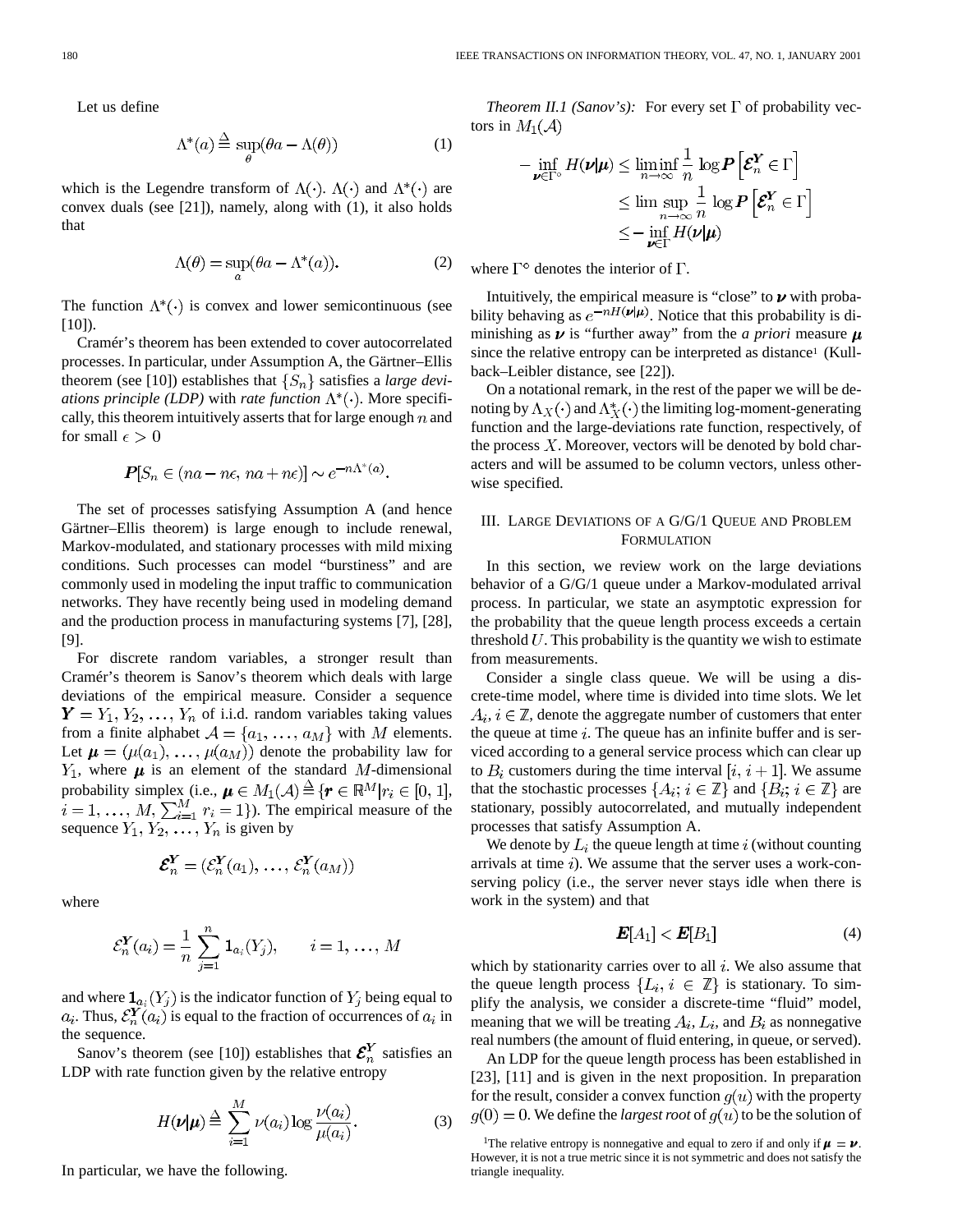the optimization problem  $\sup_{u: g(u) < 0} u$ . If  $g(\cdot)$  has a negative derivative at  $u = 0$ , there are two cases: either  $g(\cdot)$  has a single positive root or it stays below the horizontal axis  $u = 0$ , for all  $u > 0$ . In the latter case, we will say that  $g(\cdot)$  has a root at  $u = \infty$ .

*Proposition III.1:* The steady-state queue length process  $L_i$ satisfies

$$
\lim_{U \to \infty} \frac{1}{U} \log P[L_i \ge U] = -\theta^*
$$
\n(5)

where  $\theta^* > 0$  is the largest root of the equation

$$
\Lambda_A(\theta) + \Lambda_B(-\theta) = 0. \tag{6}
$$

More intuitively, for large enough  $U$  we have

$$
\boldsymbol{P}[L_i \geq U] \sim e^{-U\theta^*}
$$

This expression can be used to estimate the overflow probability in a queue with a finite buffer of size  $U$ . Kelly [5] establishes that the latter probability has the same asymptotic decay rate (same exponent) as  $P[L_i \geq U]$ .

## *A. Markov-Modulated Arrivals*

Assume next that the arrival process is Markov-modulated. More specifically, consider an irreducible Markov chain with M states  $1, 2, ..., M$  and transition probability matrix  $\mathbf{\Xi} = \{p(k, j)\}_{k=1}^{M}$ . We will be using the notation  $\mathbf{p}' = (\mathbf{p}'_1, \dots, \mathbf{p}'_M)$ , where  $\mathbf{p}_i$  is the *i*th row of  $\Xi$  and prime denotes transpose. The Markov chain makes one transition per time slot; let  $Y_i$  be the state at time i. The number of arrivals at time i is a deterministic function of the state, i.e.,  $A_i = f_A(Y_i)$ .

In [10, Sec. 3.1.1] it is established that the limiting log-moment-generating function of the arrival process  $A$  is given by

$$
\Lambda_A(\theta, \mathbf{p}) = \log \rho(\Pi_{\theta, \mathbf{p}}^A)
$$
 (7)

where  $\rho(\Pi^A_{\theta, \mathbf{p}})$  denotes the Perron–Frobenius eigenvalue of the  $M \times M$  matrix  $\prod_{\theta}^{A} p$  which has elements

$$
\pi_{\theta,\mathbf{p}}^A(k,j) = p(k,j)e^{\theta f_A(j)}, \qquad k, j = 1, \dots, M. \tag{8}
$$

(In this Markov-modulated case, we are using notation that explicitly denotes the dependence of  $\Lambda_A(\theta, \mathbf{p})$  and  $\prod_{\theta, \mathbf{p}}^A$  on the transition probabilities  $\boldsymbol{p}$ .) Notice that because the quantities  $e^{\theta f_A(j)}$  are always positive the irreducibility of  $\Xi$  implies that  $\prod_{\theta,p}^A$  is irreducible. This calculation of  $\Lambda_A(\theta, \mathbf{p})$  can be easily extended to the case where  $f_A(Y_i)$  is a random function of the state  $Y_i$  (see [10]).

### *B. Estimating the Overflow Probability*

We are interested in estimating the overflow probability  $P[L_i \geq U]$  from measurements. In particular, we will be assuming that we have perfect knowledge of the service process B, and that we can observe the states of the Markov chain associated with the arrival process. That is, we do know  $M$  and the function  $f_A(\cdot)$ , but the transition probability matrix  $\Xi$  is unknown.

One way of estimating the overflow probability  $P[L_i \geq U]$  is to form an estimate  $\Xi$  of the transition probability matrix, obtain the Perron–Frobenius eigenvalue of the corresponding matrix  $\Pi_{\theta, \hat{\mathbf{p}}}^A$ , and use  $\rho(\Pi_{\theta, \hat{\mathbf{p}}}^A)$  in Proposition III.1 to obtain an estimate  $\hat{\theta}^*$  of the decay rate. This procedure yields an estimate  $e^{-U\hat{\theta}^*}$  of the overflow probability. A problem with this approach is that even if  $\hat{\Xi}$  is an unbiased estimate of  $\Xi$ ,  $e^{-U\hat{\theta}^*}$  is not necessarily unbiased since it is a nonlinear function of the transition probabilities in  $\hat{\Xi}$ . That is, a *certainty equivalence* approach leads to an erroneous estimate. Our objective in this paper is to develop alternative and more appropriate estimates of the overflow probability than  $e^{-U\hat{\theta}^*}$ .

## IV. LARGE-DEVIATIONS ANALYSIS OF THE ESTIMATION **PROCESS**

We start the analysis by studying the large-deviations behavior of the estimation for a Markov-modulated process. In particular, we determine the large-deviations rate function of the *a posteriori* measure for the underlying Markov chain, given the observed empirical measure.

In the simpler case where we are observing the realization of a sequence of i.i.d. random variables, [18] provides the result. In particular, let **Y** denote a sequence  $Y_1, Y_2, \ldots$  of i.i.d. random variables taking values from a finite alphabet  $A$ , with probability law  $\mu \in M_1(\mathcal{A})$ . The probability law  $\mu$  is not known; we have instead a prior distribution  $\phi_{\mathbf{u}}$  –  $\in M_1(M_1(\mathcal{A}))$ . Given *n* observations  $Y_1, Y_2, \ldots, Y_n$  the posterior distribution is a function of the empirical measure; we will be denoting by  $\phi_{\mu_n^+({\cal E}^Y_n)}$  the posterior distribution and by  $\mu_n^+({\cal E}^Y_n)$  the corresponding random variable. Assume that as  $n \to \infty$ ,  $\mathcal{E}_n^Y$ converges weakly to some  $\nu$  in the support of  $\phi_{\mu}^-$ . In [18], it is established that for any prior  $\phi_{\mu}$ ,  $\mu_n^+(\mathcal{E}_n^{\mathbf{Y}})$  satisfies an LDP with rate function

$$
I_1(\boldsymbol{\mu}) = \begin{cases} H(\boldsymbol{\nu}|\boldsymbol{\mu}), & \text{if } \boldsymbol{\mu} \text{ is in the support of } \phi_{\boldsymbol{\mu}} \\ \infty, & \text{otherwise.} \end{cases}
$$

This result can be interpreted as an "inverse" of Sanov's theorem. Intuitively, given *n* observations  $\mu_n^+(\mathcal{E}_n^Y)$  is "close" to  $\mu$ with probability behaving as  $e^{-nI_1(\mu)}$ . Recall, that Sanov's theorem is dealing with deviations of the empirical measure from its typical value and considers the law  $\mu$  as given.

We will develop an equivalent of this result in the Markov case. Before we proceed with this agenda, it is instructive to state an equivalent of Sanov's theorem in the Markov case. Consider an irreducible Markov chain with  $M$  states  $1,\,2,\,\ldots,\,M$  and the transition probability matrix  $\mathbf{\Xi} = \{p(i, j)\}_{i,j=1}^M$ . Let **p** denote the vector consisting of the rows of  $\Xi$ . Let  $\overline{Y}$  denote a sequence  $Y_1, Y_2, \ldots, Y_n$  of states that the Markov chain visits with the initial state being  $Y_0 = \sigma$ , and consider the empirical measures

$$
\mathcal{E}_{n,2}^{\mathbf{Y}}(\mathbf{y}) = \frac{1}{n} \sum_{k=1}^{n} \mathbf{1}_{\mathbf{y}}(Y_{k-1}Y_{k}),
$$

$$
f_{\rm{max}}
$$

where

$$
\mathbf{y} \in \mathcal{A}^2 \stackrel{\Delta}{=} \{1, \ldots, M\} \times \{1, \ldots, M\}.
$$

Note that when  $y = (i, j) \in A^2$ , the empirical measure  $\mathcal{E}_{n, 2}^Y(y)$ denotes the fraction of times that the Markov chain makes transitions from i to j in the sequence  $Y$ . Let now

$$
\mathcal{A}_{\mathbf{p}}^2 \stackrel{\Delta}{=} \{(i, j) \in \mathcal{A}^2 | p(i, j) > 0\}
$$

denote the set of pairs of states that can appear in the sequence  $Y_1, Y_2, \ldots, Y_n$  and denote by  $M_1(\mathcal{A}_p^2)$  the standard  $|\mathcal{A}_p^2|$ -di-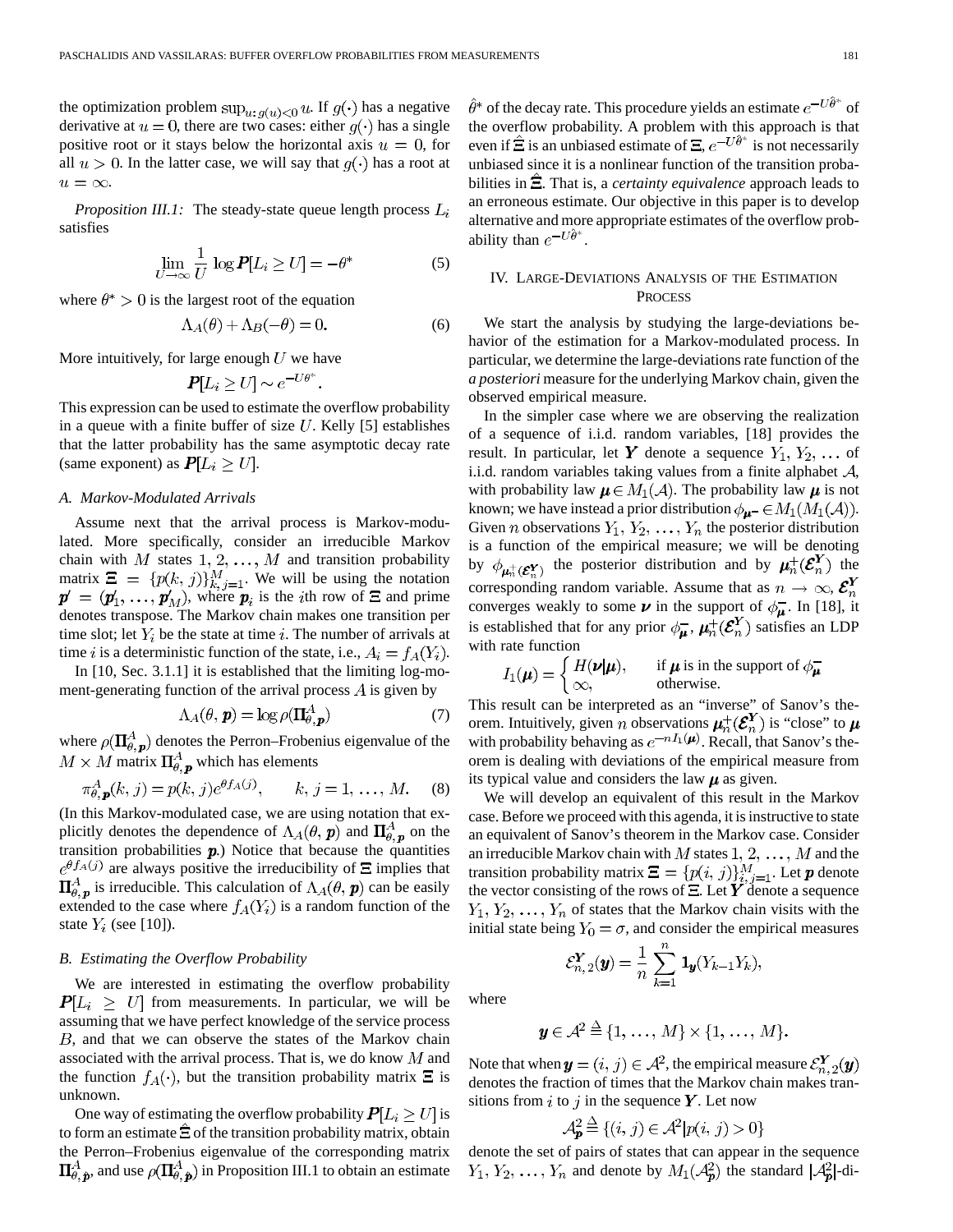mensional probability simplex, where  $\left|\mathcal{A}_{p}^{2}\right|$  denotes the cardinality of  $\mathcal{A}_{p}^2$ . Note that the vector of  $\mathcal{E}_{n,2}^{\mathbf{Y}}(\mathbf{y})$ 's denoted by

$$
\mathcal{E}_{n,2}^Y = (\mathcal{E}_{n,2}^Y(y); y \in \mathcal{A}_{\mathbf{p}}^2)
$$
  
is an element of  $M_1(\mathcal{A}_{\mathbf{p}}^2)$ . For any  $\mathbf{q} \in M_1(\mathcal{A}_{\mathbf{p}}^2)$ , let

$$
q_1(i) \stackrel{\Delta}{=} \sum_{j=1}^M q(i, j)
$$
 and  $q_2(i) = \sum_{j=1}^M q(j, i)$  (9)

be its marginals. Whenever  $q_1(i) > 0$ , let

$$
q_f(j|i) \stackrel{\Delta}{=} q(i,j)/q_1(i).
$$

We will be using the notation

 $q_f = (q_f(1|1), \ldots, q_f(M|1), q_f(1|2), \ldots, q_f(M|M)).$ We will say that a probability measure  $\boldsymbol{q} \in M_1(\mathcal{A}_p^2)$  is *shiftinvariant* if both its marginals are identical, i.e., for all i. An LDP for  $\mathcal{E}_{n,2}^r$  is established in the next theorem and is proven in [10, Sec. 3.1.3].

*Theorem IV.1 ([10]):* For every  $q \in M_1(\mathcal{A}_n^2)$  let  $I_2(\boldsymbol{q}) = \begin{cases} \sum_{i=1}^{M} q_1(i) H(q_f(\cdot|i)|p(i,\cdot)), & \text{if } \boldsymbol{q} \text{ is shift invariant} \\ \sum_{i=1}^{M} q_i(i) H(q_i(\cdot|i)|p(i,\cdot)). & \text{otherwise} \end{cases}$ otherwise

where  $H(q_f(\cdot|i)|p(i, \cdot))$  is the relative entropy defined in (3), that is,

$$
H(q_f(\cdot|i)|p(i,\cdot)) = \sum_{j=1}^{M} q_f(j|i) \log \frac{q_f(j|i)}{p(i,j)}
$$

Then, for any set  $\Gamma$  of probability vectors in  $M_1(\mathcal{A}_p^2)$ 

$$
- \inf_{\boldsymbol{q} \in \Gamma^{\circ}} I_2(\boldsymbol{q}) \le \lim \inf_{n \to \infty} \frac{1}{n} \log \boldsymbol{P} \left[ \boldsymbol{\mathcal{E}}_{n,2}^{\boldsymbol{Y}} \in \Gamma \right] \\ \le \lim \sup_{n \to \infty} \frac{1}{n} \log \boldsymbol{P} \left[ \boldsymbol{\mathcal{E}}_{n,2}^{\boldsymbol{Y}} \in \Gamma \right] \\ \le - \inf_{\boldsymbol{q} \in \Gamma} I_2(\boldsymbol{q})
$$

where  $\Gamma^{\circ}$  denotes the interior of  $\Gamma$ .

We next develop the main result of this section, which can be viewed as the "inverse" of Theorem IV.1. In particular, we observe a certain sequence Y of states  $Y_1, \ldots, Y_n$  in the Markov chain with the initial state being  $Y_0 = \sigma$ . Let again  $\Xi$  be the transition probability matrix of the Markov chain and  $p$  the vector of transition probabilities. Note that **p** is an element of  $(M_1(\mathcal{A}))^M$ (i.e., the M-times Cartesian product of  $M_1(\mathcal{A})$ ). We assume that the transition probabilities  $\boldsymbol{p}$  are not known; instead, we have a prior  $\phi_{\mathbf{p}^-} \in (M_1(M_1(\mathcal{A})))^M$ , which assigns probability mass only to  $p$ 's corresponding to irreducible Markov chains. Let  $p^$ denote the support of  $\phi_{p}$ . Given the sequence Y, the posterior distribution is a function of the empirical measure  $\mathcal{E}_{n,2}^{\mathbf{Y}}$ ; we will write  $\phi_{\mathbf{p}_n^+(\mathcal{E}_{n,2}^Y)}$  for the posterior distribution and  $\mathbf{p}_n^+(\mathcal{E}_{n,2}^Y)$  for the corresponding random variable.

Before we proceed with the main result, we establish the following lemma. We will be using the notation  $P_{\sigma}^{\mathbf{P}}[\cdot]$  to denote probabilities when the initial state is  $\sigma$  and the transition probabilities are equal to  $p$ .

*Lemma IV.2:* Suppose that as  $n \to \infty$  the empirical measure  $\mathcal{E}_{n,2}^Y$  converges weakly to some shift-invariant  $q$  which satisfies  $i, i = 1, \ldots, M$ , and  $q_f \in p^-$ . Suppose, also, that implies  $\mathcal{E}_{n,2}^{\mathbf{Y}}(i, j) = 0$  for all n. Then, for any given

that for all *n* satisfies  $q_n(i, j) = 0$  whenever , we have

$$
\lim_{n \to \infty} \frac{1}{n} \log \int_{(M_1(\mathcal{A}))^M} P_{\sigma}^{\mathbf{p}} \left[ \mathcal{E}_{n,2}^{\mathbf{Y}} = \mathbf{q}_n \right] d\phi_{\mathbf{p}}(\mathbf{p})
$$
  
\n
$$
= \sum_{i=1}^{M} \sum_{j=1}^{M} q(i,j) \log q_f(j|i)
$$
  
\n
$$
+ \sum_{i=1}^{M} q_1(i) \sum_{j=1}^{M} q_f(j|i) \log q_f(j|i).
$$

*Proof:* We have

$$
P_{\sigma}^{p}\left[\mathcal{E}_{n,2}^{Y}=\boldsymbol{q}_{n}\right]=\sum_{\mathcal{E}_{n,2}^{y}=\boldsymbol{q}_{n}}P_{\sigma}^{p}[Y_{1}=y_{1},\ldots,Y_{n}=y_{n}]
$$

$$
=\sum_{\mathcal{E}_{n,2}^{y}=\boldsymbol{q}_{n}}\prod_{i=1}^{M}\prod_{j=1}^{M}(p(i,j))^{n\mathcal{E}_{n,2}^{y}(i,j)}
$$

$$
=|T_{n}(\boldsymbol{q}_{n})|\prod_{i=1}^{M}\prod_{j=1}^{M}(p(i,j))^{nq_{n}(i,j)} \quad (10)
$$

where  $|T_n(\boldsymbol{q}_n)|$  denotes the size of the type class of  $\boldsymbol{q}_n$ , i.e., the number of sequences **y** for which  $\mathcal{E}_{n}^{\mathbf{y}} = \mathbf{q}_n$ . For the first equality above note that given that the Markov chain is in state  $i$ , transitions "out of i" are i.i.d. with probability  $p(i, j)$  for a transition to state  $j$ . Furthermore, by the definition of the empirical measure  $n\mathcal{E}_{n,2}^{\mathbf{y}}(i, j)$  is equal to the number of transitions from  $i$  to  $j$  in the sequence  $y$ . Therefore, letting

$$
q_{n1}(i) = \sum_{j=1}^{M} q_n(i, j)
$$

[cf. (9)] and 
$$
q_{nf}(j|i) = q_n(i, j)/q_{n1}(i)
$$
 we obtain  
\n
$$
\log P_{\sigma}^{p} \left[ \mathcal{E}_{n,2}^{Y} = \mathbf{q}_{n} \right]
$$
\n
$$
= \log |T_n(\mathbf{q}_n)| + \sum_{i=1}^{M} \sum_{j=1}^{M} n q_n(i, j) \log p(i, j)
$$
\n
$$
= \log |T_n(\mathbf{q}_n)| + \sum_{i=1}^{M} \sum_{j=1}^{M} n q_{n1}(i) q_{nf}(j|i) \log p(i, j)
$$
\n
$$
= \log |T_n(\mathbf{q}_n)| + \sum_{i=1}^{M} n q_{n1}(i)
$$
\n
$$
\cdot \left( \sum_{j=1}^{M} q_{nf}(j|i) \log q_{nf}(j|i) - \sum_{j=1}^{M} q_{nf}(j|i) \log \frac{q_{nf}(j|i)}{p(i,j)} \right)
$$
\n
$$
= \log |T_n(\mathbf{q}_n)| + \sum_{i=1}^{M} n q_{n1}(i)
$$
\n
$$
\cdot (-H(q_{nf}(\cdot|i)) - H(q_{nf}(\cdot|i)|p(i, \cdot))) \qquad (11)
$$

where

$$
H(q_{nf}(\cdot|i)) \stackrel{\Delta}{=} -\sum_{j=1}^{M} q_{nf}(j|i) \log q_{nf}(j|i)
$$

is the entropy of the probability vector  $(q_{nf}(1|i), \ldots,$  $q_{nf}(M|i)$ ).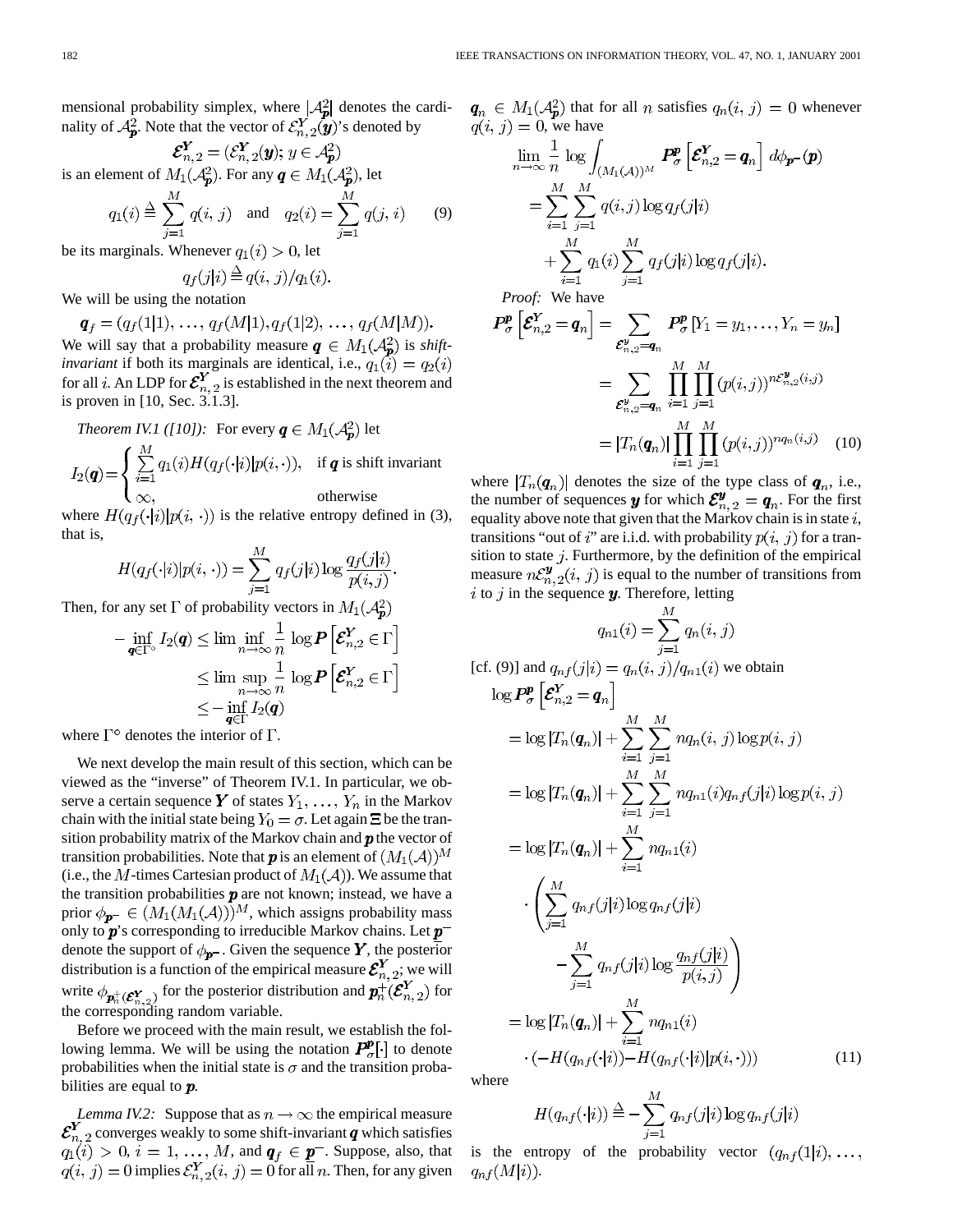It can be shown that (see [10, Exercise 3.1.21])

$$
\log |T_n(\mathbf{q}_n)| \le n \sum_{i=1}^M \sum_{j=1}^M q_n(i,j) \log q_{nf}(j|i). \tag{12}
$$

Using (12), (11), and the fact that the relative entropy is nonnegative, we obtain

$$
\log \boldsymbol{P}_{\sigma}^{\boldsymbol{p}} \left[ \boldsymbol{\mathcal{E}}_{n,2}^{\boldsymbol{Y}} = \boldsymbol{q}_n \right] \leq n \sum_{i=1}^{M} \sum_{j=1}^{M} q_n(i,j) \log q_{nf}(j|i) - \sum_{i=1}^{M} n q_{n1}(i) H(q_{nf}(\cdot|i)).
$$

Taking the limit as  $n \to \infty$  and since the prior distribution should integrate to one in  $(M_1(\mathcal{A}))^M$  we obtain

$$
\limsup_{n \to \infty} \frac{1}{n} \log \int_{(M_1(\mathcal{A}))^M} \mathbf{P}_{\sigma}^{\mathbf{P}} \left[ \mathbf{\mathcal{E}}_{n,2}^{\mathbf{Y}} = \mathbf{q}_n \right] d\phi_{\mathbf{P}}(\mathbf{p})
$$
\n
$$
\leq \sum_{i=1}^M \sum_{j=1}^M q(i,j) \log q_f(j|i) - \sum_{i=1}^M q_1(i) H(q_f(\cdot|i)). \tag{13}
$$

We are left with proving a matching lower bound. To this end, consider an " $\epsilon$ -neighborhood" of  $q_f$  defined as follows:

$$
\mathcal{N}_{\epsilon}(\boldsymbol{q}_f) \triangleq \left\{ \boldsymbol{r} \in (M_1(\mathcal{A}))^M \middle| \frac{1}{2} \sum_{i=1}^M \sum_{j=1}^M |q_f(j|i) - \boldsymbol{r}(i,j)| < \epsilon \right\} \tag{14}
$$

and note that when  $\pmb{\mathcal{E}}_{n,\,2}^{\pmb{Y}}=\pmb{q}_n,$  for all  $\epsilon>0,$   $\pmb{q}_{nf}\in\mathcal{N}_{\epsilon}(\pmb{q}_f)$  for sufficiently large  $n$ . We have

$$
\liminf_{n \to \infty} \frac{1}{n} \log \int_{(M_1(\mathcal{A}))^M} \mathbf{P}_{\sigma}^{\mathbf{P}} \left[ \mathbf{E}_{n,2}^{\mathbf{Y}} = \mathbf{q}_n \right] d\phi_{\mathbf{P}}(\mathbf{p})
$$
\n
$$
\geq \liminf_{n \to \infty} \frac{1}{n} \log \int_{\mathcal{N}_{c}(\mathbf{q}_f)} \mathbf{P}_{\sigma}^{\mathbf{P}} \left[ \mathbf{E}_{n,2}^{\mathbf{Y}} = \mathbf{q}_n \right] d\phi_{\mathbf{P}}(\mathbf{p})
$$
\n
$$
\geq \liminf_{n \to \infty} \frac{1}{n} \log \int_{\mathcal{N}_{c}(\mathbf{q}_f)} d\phi_{\mathbf{P}}(\mathbf{p})
$$
\n
$$
+ \liminf_{n \to \infty} \frac{1}{n} \log |T_n(\mathbf{q}_n)|
$$
\n
$$
- \limsup_{n \to \infty} \sum_{i=1}^M q_{n1}(i) H(q_{nf}(\cdot|i))
$$
\n
$$
- \limsup_{n \to \infty} \sup_{\mathbf{P} \in \mathcal{N}_{c}(\mathbf{q}_f)} \sum_{i=1}^M q_{n1}(i) H(q_{nf}(\cdot|i)|p(i, \cdot)) \quad (15)
$$

where we have used  $(11)$  in the last inequality above. The first term on the right-hand side of the above is zero, since  $q_f \in p^$ implies that the integral is strictly positive. For the second term, it can be shown (see [10, eq. 3.1.22]) that

$$
\lim_{n \to \infty} \frac{1}{n} \log |T_n(q_n)| \ge \sum_{i=1}^M \sum_{j=1}^M q(i, j) \log q_f(j|i). \tag{16}
$$

The third term on the right-hand side of (15) equals

$$
-\sum_{i=1}^M q_1(i)H(q_f(\cdot|i)).
$$

Next, note that the fourth term on the right-hand side of (15) is not infinity since  $q(i, j) = 0$  implies  $q_n(i, j) = 0$  for all n.

Furthermore, it can be made negligible by taking  $\epsilon \to 0$ . We conclude that

$$
\liminf_{n \to \infty} \frac{1}{n} \log \int_{(M_1(\mathcal{A}))^M} \mathbf{P}_{\sigma}^{\mathbf{p}} \left[ \mathbf{\mathcal{E}}_{n,2}^{\mathbf{Y}} = \mathbf{q}_n \right] d\phi_{\mathbf{p}}(\mathbf{p})
$$
\n
$$
\geq \sum_{i=1}^{M} \sum_{j=1}^{M} q(i,j) \log q_f(j|i) - \sum_{i=1}^{M} q_1(i) H(q_f(\cdot|i)).
$$
\nThis along with (13) establishes the desired result.

This along with (13) establishes the desired result.

The main result of this section is the following theorem.

*Theorem IV.3:* Suppose that as  $n \to \infty$  the empirical measure  $\mathcal{E}_{n,2}^{Y}$  converges weakly to some shift-invariant  $q$  which satisfies  $q_1(i) > 0$ ,  $i = 1, ..., M$ , and  $q_f \in p^-$ . Suppose, also, that  $q(i, j) = 0$  implies  $\mathcal{E}_{n, 2}^{\mathbf{Y}}(i, j) = 0$  for all n. Then for any prior  $\phi_{\mathbf{p}}$  and for every set  $\Gamma$  in  $(M_1(\mathcal{A}))^M$  we have

$$
- \inf_{\boldsymbol{p}\in\Gamma^{\circ}} I_3(\boldsymbol{p}) \leq \liminf_{n\to\infty} \frac{1}{n} \log \boldsymbol{P} \left[ \boldsymbol{p}_n^+(\boldsymbol{\mathcal{E}}_{n,2}^{\boldsymbol{Y}}) \in \Gamma \right] \leq \limsup_{n\to\infty} \frac{1}{n} \log \boldsymbol{P} \left[ \boldsymbol{p}_n^+(\boldsymbol{\mathcal{E}}_{n,2}^{\boldsymbol{Y}}) \in \Gamma \right] \leq - \inf_{\boldsymbol{p}\in\Gamma} I_3(\boldsymbol{p}) \tag{17}
$$

where  $\Gamma^{\circ}$  denotes the interior of  $\Gamma$  and the rate function is given by

$$
I_3(\mathbf{p}) = \begin{cases} \sum_{i=1}^{M} q_1(i) H(q_f(\cdot|i)|p(i,\cdot)), & \text{if } \mathbf{p} \in \mathbf{p}^-\\ \infty, & \text{otherwise.} \end{cases}
$$
(18)

*Proof:* Conditional on the empirical measure being equal to  $q_n$ , and using Bayes' theorem we have

$$
P\left[\boldsymbol{p}_n^+(q_n) \in \Gamma\right] = \int_{\Gamma} \frac{\boldsymbol{P}_{\sigma}^{\boldsymbol{p}}\left[\boldsymbol{\mathcal{E}}_{n,2}^{\boldsymbol{Y}} = \boldsymbol{q}_n\right]}{\int_{\left(M_1(\mathcal{A})\right)^M} \boldsymbol{P}_{\sigma}^{\boldsymbol{p}}\left[\boldsymbol{\mathcal{E}}_{n,2}^{\boldsymbol{Y}} = \boldsymbol{q}_n\right] d\phi_{\boldsymbol{p}}(\boldsymbol{p})} d\phi_{\boldsymbol{p}}(\boldsymbol{p}). \quad (19)
$$

We assume here that the integrand is well-defined, that is, its denominator is not equal to zero.<sup>2</sup> If this is the case, then the integrand is equal to the Radon–Nikodym derivative  $\frac{d\phi_{\mathbf{p}_n^+(q_n)}}{d\phi_{\mathbf{p}^-}}$ evaluated at  $\boldsymbol{p}$ .

To obtain an upper bound on  $P[p_n^+(q_n) \in \Gamma]$  consider first the numerator in the right-hand side of (19). We have

$$
\limsup_{n \to \infty} \frac{1}{n} \log \int_{\Gamma} P_{\sigma}^{p} \left[ \mathcal{E}_{n,2}^{Y} = \mathbf{q}_{n} \right] d\phi_{\mathbf{p}}(\mathbf{p})
$$
\n
$$
\leq \limsup_{n \to \infty} \frac{1}{n} \log \int_{\Gamma} d\phi_{\mathbf{p}}(\mathbf{p})
$$
\n
$$
+ \limsup_{n \to \infty} \frac{1}{n} \log \sup_{\mathbf{p} \in \Gamma(\mathbf{p})} P_{\sigma}^{p} \left[ \mathcal{E}_{n,2}^{Y} = \mathbf{q}_{n} \right]
$$
\n
$$
= \limsup_{n \to \infty} \sup_{\mathbf{p} \in \Gamma(\mathbf{p})} \left[ \sum_{i=1}^{M} \sum_{j=1}^{M} q_{n}(i,j) \log q_{nf}(j|i) - \sum_{i=1}^{M} q_{n1}(i) \left( H(q_{nf}(\cdot|i)) - \sum_{i=1}^{M} q_{n1}(i) \left( H(q_{nf}(\cdot|i))\right) \right) + H(q_{nf}(\cdot|i)|p(i, \cdot)) \right]
$$
\n(20)

<sup>2</sup>For example, it is equal to zero when *n* is large (i.e.,  $q_n$  is close to *q*) and  $q_f \not\in \underline{p}^-$ .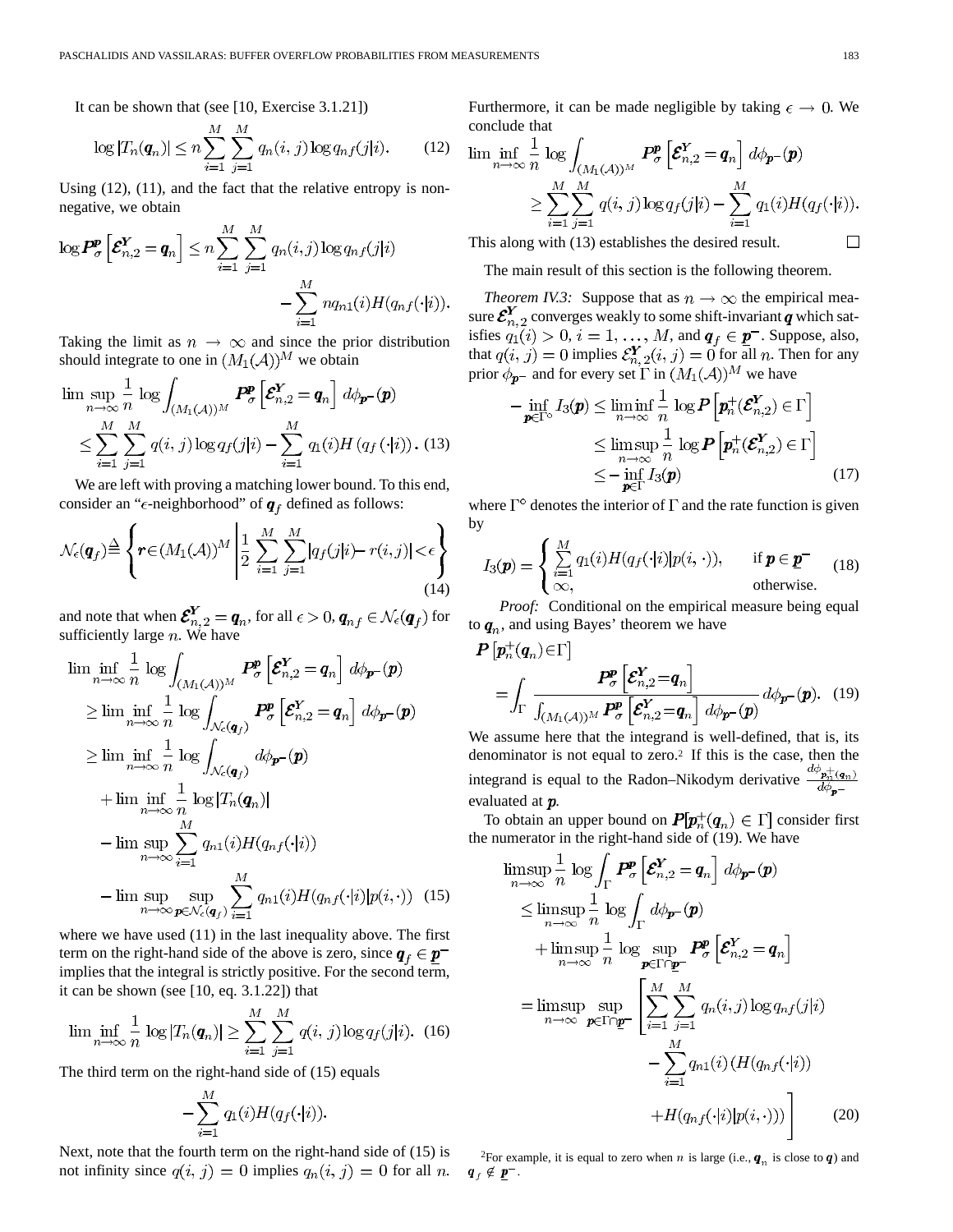where we have used (11) and (12) in the last equality. Here, we are assuming that  $\int_{\Gamma} d\phi_{\mathbf{p}^{-}}(\mathbf{p}) > 0$ ; otherwise,  $\mathbf{P}[\mathbf{p}_n^{+}(\mathbf{q}_n) \in \Gamma] = 0$ and the upper bound still holds. Since as  $n \to \infty$ ,  $q_n$  converges to  $q$ , we combine (19), (20), and the result of Lemma IV.2 to conclude

$$
\limsup_{n \to \infty} \frac{1}{n} \log \mathbf{P} \left[ \mathbf{p}_n^+ (\mathbf{q}_n) \in \Gamma \right]
$$
\n
$$
\leq - \inf_{\mathbf{p} \in \Gamma \cap \mathbf{P}^-} \sum_{i=1}^M q_1(i) H(q_f(\cdot|i) | p(i, \cdot)) \quad (21)
$$

which establishes the upper bound in (17).

Next, note that if  $p^- \cap \Gamma^{\circ}$  is empty then by the definition of  $I_3(\cdot)$  we have

$$
\inf_{\mathbf{p}\in\Gamma^{\circ}}I_3(\mathbf{p})=\inf_{\mathbf{p}\in\Gamma^{\circ}\cap\mathbf{p}^-}I_3(\mathbf{p})=\infty
$$

and the lower bound in (17) holds trivially. Otherwise, for any  $r \in p^- \cap \Gamma^{\circ}$  there exists sufficiently small  $\epsilon > 0$  such that the " $\epsilon$ -neighborhood" of  $r, \mathcal{N}_{\epsilon}(r)$ , is contained in  $p^{-} \cap \Gamma^{\circ}$ . By considering the numerator in the right-hand side of (19) we obtain

$$
\liminf_{n\to\infty} \frac{1}{n} \log \int_{\Gamma} P_{\sigma}^{p} \left[ \mathcal{E}_{n,2}^{Y} = q_{n} \right] d\phi_{p^{-}}(p)
$$
\n
$$
\geq \liminf_{n\to\infty} \frac{1}{n} \log \int_{\mathcal{N}_{c}(r)} P_{\sigma}^{p} \left[ \mathcal{E}_{n,2}^{Y} = q_{n} \right] d\phi_{p^{-}}(p)
$$
\n
$$
\geq \liminf_{n\to\infty} \frac{1}{n} \log \int_{\mathcal{N}_{c}(r)} d\phi_{p^{-}}(p)
$$
\n
$$
+ \liminf_{n\to\infty} \frac{1}{n} \log \inf_{p\in\mathcal{N}_{c}(r)} P_{\sigma}^{p} \left[ \mathcal{E}_{n,2}^{Y} = q_{n} \right]
$$
\n
$$
\geq \liminf_{n\to\infty} \frac{1}{n} \log |T_{n}(q_{n})|
$$
\n
$$
- \limsup_{n\to\infty} \sum_{i=1}^{M} q_{n1}(i) H(q_{nf}(\cdot|i))
$$
\n
$$
- \limsup_{n\to\infty} \sup_{p\in\mathcal{N}_{c}(r)} \sum_{i=1}^{M} q_{n1}(i) H(q_{nf}(\cdot|i)|p(i,\cdot))
$$
\n
$$
\geq \sum_{i=1}^{M} \sum_{j=1}^{M} q(i,j) \log q_{f}(j|i) - \sum_{i=1}^{M} q_{1}(i) H(q_{f}(\cdot|i))
$$
\n
$$
- \sup_{p\in\mathcal{N}_{c}(r)} \sum_{i=1}^{M} q_{1}(i) H(q_{f}(\cdot|i)|p(i,\cdot)). \tag{22}
$$

In the third inequality above we have used (11). In the last inequality above we have used the fact that  $q_n$  converges to  $q$  and (16). Taking now  $\epsilon \to 0$  we conclude that

$$
\liminf_{n \to \infty} \frac{1}{n} \log \int_{\Gamma} P_{\sigma}^{\mathbf{p}} \left[ \mathbf{\mathcal{E}}_{n,2}^{Y} = \mathbf{q}_{n} \right] d\phi_{\mathbf{p}^{-}}(\mathbf{p})
$$
\n
$$
\geq \sum_{i=1}^{M} \sum_{j=1}^{M} q(i,j) \log q_{f}(j|i) - \sum_{i=1}^{M} q_{1}(i) H(q_{f}(\cdot|i))
$$
\n
$$
- \sum_{i=1}^{M} q_{1}(i) H(q_{f}(\cdot|i)|r(i,\cdot)). \tag{23}
$$

Using the result of Lemma IV.2 and (19) we obtain

$$
\liminf_{n \to \infty} \frac{1}{n} \log P\left[\mathbf{p}_n^+(q_n) \in \Gamma\right] \ge -\sum_{i=1}^M q_1(i) H(q_f(\cdot|i)|r(i, \cdot)).
$$
\n(24)

Recall now that the inequality above holds for all  $r \in p^- \cap \Gamma^{\circ}$ . Optimizing over such  $r$  to obtain the tightest bound we have

$$
\liminf_{n \to \infty} \frac{1}{n} \log P \left[ \mathbf{p}_n^+(\mathbf{q}_n) \in \Gamma \right] \n\geq - \inf_{\mathbf{r} \in \mathbf{P}^{-} \cap \Gamma^{\circ}} \sum_{i=1}^M q_1(i) H(q_f(\cdot|i) | r(i, \cdot)) \n= - \inf_{\mathbf{r} \in \Gamma^{\circ}} I_3(\mathbf{r})
$$

 $\Box$ 

which establishes the lower bound in (17).

#### V. ESTIMATES OF THE OVERFLOW PROBABILITY

In this section we develop estimates of the overflow probability in a G/G/1 queue and discuss confidence measures.

Consider the model of the G/G/1 queue, introduced in Section III, under a Markov-modulated arrival process. We assume that we have perfect knowledge of the service process  $B$ , of the number of states  $M$  that characterize the arrival process, and of the function  $f_A(\cdot)$  that maps Markov states to amount of arriving fluid. The transition probability matrix  $\Xi$  of the underlying Markov chain of the arrival process is unknown. Suppose we observe a sequence  $\mathbf{Y} = Y_1, Y_2, \dots, Y_n$  of states that this Markov chain visits with the initial state being  $Y_0 = \sigma$ . With the notation of Section IV, and letting the empirical measure  $\mathcal{E}_{n,2}^{\gamma}$ be equal to  $q_n$ , a maximum-likelihood estimator of the transition probabilities is given by

$$
\hat{p}_n(i, j) = q_{nf}(j|i) = \frac{q_n(i, j)}{q_{n1}(i)}, \qquad i, j = 1, ..., M \quad (25)
$$

where we assume that *n* is large enough to have  $q_{n1}(i) > 0$  for all  $i$ . (To avoid overburdening the notation, in (25) and the sequel we suppress the dependence of the estimators on the sequence Y.) Let  $\hat{\boldsymbol{p}}_n$  denote the vector of these estimates. We can now construct a matrix  $\mathbf{\Pi}_{\theta, \hat{\mathbf{p}}_n}^A$  with elements [cf. (8)]

$$
\pi_{\theta,\hat{\mathbf{p}}_n}^A(k,j) = \hat{p}_n(k,j)e^{\theta f_A(j)}, \qquad k, j = 1, \dots, M
$$

and obtain an estimate  $\Lambda_A(\theta, \hat{\mathbf{p}}_n)$  of the limiting log-momentgenerating function for the arrival process by computing the Perron–Frobenius eigenvalue of  $\prod_{\theta}^{A}$  . Applying the result of Proposition III.1, for large values of  $U$  we obtain the following estimate of the overflow probability  $P[L_i \geq U]$ :

$$
\mathcal{P}_n^I \stackrel{\Delta}{=} e^{-U\theta^*(\hat{\mathbf{p}}_n)}\tag{26}
$$

where  $\theta^*(\hat{\mathbf{p}}_n)$  is the largest root of the equation  $\Lambda_A(\theta, \hat{\mathbf{p}}_n)$  +  $\Lambda_B(-\theta) = 0$ . If we knew the *true* transition probabilities, say **p**, then by Proposition III.1 the ersatz  $e^{-U\theta^*}$  **p** approximates the overflow probability; in (26) we use the estimate  $\hat{\boldsymbol{p}}_n$  in the place of the unknown  $\boldsymbol{p}$ . Notice, however, that as we outlined in Section III, even though  $\hat{p}_n$  is an unbiased estimate of the transition probabilities,  $\mathcal{P}_n^I$  is not necessarily unbiased. Due to the nonlinearity of  $e^{-U\theta^*(\cdot)}$ , estimation errors in  $\hat{\mathbf{p}}_n$  can be severely amplified.

To address this drawback, we next propose an alternative estimator. In particular, taking the Bayesian approach of Section IV, we consider the estimator

$$
\boldsymbol{E}\left[e^{-U\theta^*(\boldsymbol{p}_n^+(\boldsymbol{\mathcal{E}}_{n,2}^{\boldsymbol{Y}}))}\right]
$$
 (27)

where the expectation is taken with respect to the posterior probability distribution of the transition probabilities. Recall that we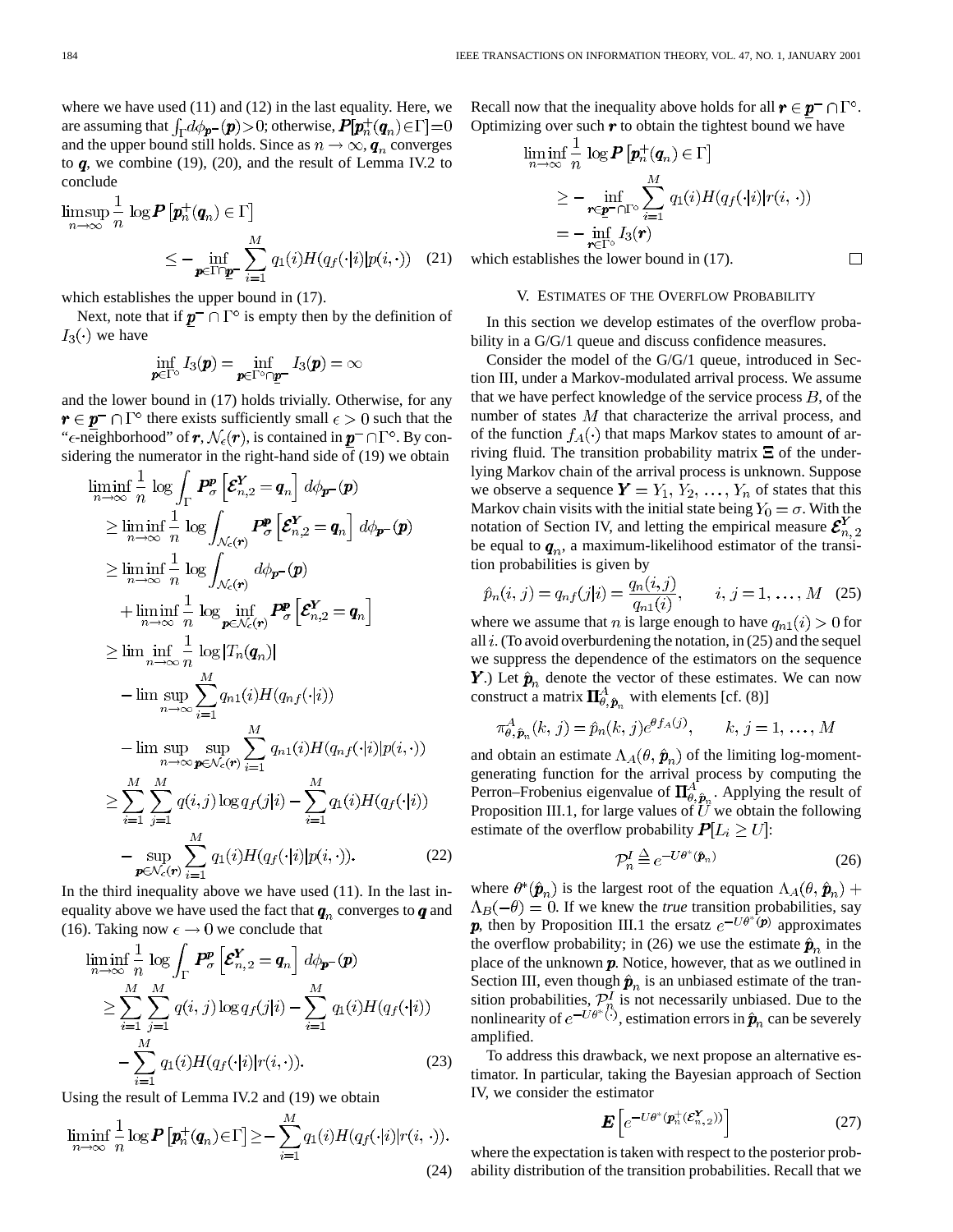have assumed the prior to assign probability mass only to measures corresponding to irreducible Markov chains. As a result, the posterior is also irreducible and  $\theta^*(p_n^+(\mathcal{E}_{n,2}^Y))$  is well-defined. Calculating the expectation in (27) exactly is intractable; we will resort to asymptotics. In particular, we let  $U = ns$ , where  $s$  is a scalar, and compute the dominant exponent in the next proposition.

*Proposition V.I:* It holds  
\n
$$
\lim_{n \to \infty} \frac{1}{n} \log \mathbf{E} \left[ e^{-ns\theta^* (\mathbf{p}_n^+(\mathbf{\mathcal{E}}_{n,2}^{\mathbf{Y}}))} \right]
$$
\n
$$
= - \inf_{\mathbf{p} \in (M_1(\mathcal{A}))^M} \left[ s\theta^*(\mathbf{p}) + I_3(\mathbf{p}) \right].
$$

*Proof:* The result follows by direct application of Varadhan's integral lemma [10, Theorem 4.3.1]. It suffices to verify that the necessary assumptions are satisfied. Indeed, the moment condition

$$
\limsup_{n\to\infty}\frac{1}{n}\,\log\boldsymbol{E}\left[e^{-\gamma ns\theta^* (\boldsymbol{p}^+_n(\boldsymbol{\mathcal{E}}^\boldsymbol{Y}_{n,2}))}\right]<\infty
$$

is trivially satisfied for any  $\gamma\!>\!1$  since  $-\gamma n s\theta^*(\pmb{p}_n^+(\pmb{\mathcal{E}}_{n,\,2}^\mathbf{Y}))\!\leq\!0,$ which implies that

$$
\mathbf{E}\left[e^{-\gamma ns\theta^* (\boldsymbol{p}_n^+(\boldsymbol{\mathcal{E}}_{n,2}^{\boldsymbol{Y}}))}\right] \leq 1.
$$

Moreover, as it is established in the lemma that follows this proof,  $\theta^*(\cdot)$  is a continuous function.

*Lemma V.2:* Assume that  $\boldsymbol{p}$  is the vector of transition probabilities corresponding to an irreducible Markov chain. Then,  $\theta^*(p)$  is a continuous function of **p**.

*Proof:* It suffices to show that

$$
\lim_{r \to 0} \theta^*(p+r) = \theta^*(p). \tag{28}
$$

Recall that  $\Lambda_A(\theta, \mathbf{p})$  is the Perron–Frobenius eigenvalue of the matrix  $\mathbf{\Pi}_{\theta,\mathbf{p}}^A$ . As such, it is real, nonnegative, and continuous in **p** and  $\theta$  [24]. Therefore,  $\Lambda_A(\theta, \mathbf{p}) + \Lambda_B(-\theta)$  is continuous in **p** and  $\theta$  as well, which implies

$$
\lim_{r \to 0} [\Lambda_A(\theta, \mathbf{p} + \mathbf{r}) + \Lambda_B(-\theta)] = \Lambda_A(\theta, \mathbf{p}) + \Lambda_B(-\theta)
$$
  

$$
\forall \theta > 0
$$

We next distinguish between three cases:  $0 < \theta^*(p) < \infty$ ,  $\theta^*(p) = 0$ , and  $\theta^*(p) = \infty$ .

If  $0 < \theta^*(p) < \infty$ ,  $\Lambda_A(\theta, p) + \Lambda_B(-\theta)$  has a single positive root, which by continuity implies that for small enough  $||\mathbf{r}||$  the perturbed equation

$$
\Lambda_A(\theta,\, \pmb{p}+\pmb{r})+\Lambda_B(-\theta)=0
$$

has a single root  $\theta^*(p+r)$  as well. Furthermore,

$$
\lim_{r \to 0} [\Lambda_A(\theta^*(p), p + r) + \Lambda_B(-\theta^*(p))]
$$
  
=  $\Lambda_A(\theta^*(p), p) + \Lambda_B(-\theta^*(p)) = 0$ 

and for all  $\theta \neq \theta^*(p)$ 

$$
\lim_{r \to 0} [\Lambda_A(\theta, \mathbf{p} + r) + \Lambda_B(-\theta)] = \Lambda_A(\theta, \mathbf{p}) + \Lambda_B(-\theta) \neq 0.
$$
\nTherefore,  $\lim_{r \to \infty} e^{\theta^*(\mathbf{p} + \mathbf{r})} = e^{\theta^*(\mathbf{p})}$ 

Therefore,  $\lim_{r\to 0} \theta^*(p+r) = \theta^*(p)$ .

If now 
$$
\theta^*(p) = 0
$$
,  $\Lambda_A(\theta, p) + \Lambda_B(-\theta) > 0$  for all  $\theta > 0$ , which implies

$$
\lim_{r \to 0} [\Lambda_A(\theta, \mathbf{p} + r) + \Lambda_B(-\theta)] = \Lambda_A(\theta, \mathbf{p}) + \Lambda_B(-\theta) > 0
$$
  
 $\forall \theta > 0.$ 

Consequently,  $\lim_{r\to 0} \theta^*(p+r) = 0$ .

Finally, if  $\theta^*(p) = \infty$ ,  $\Lambda_A(\theta, p) + \Lambda_B(-\theta) < 0$  for all  $\theta > 0$ , which implies

$$
\lim_{\boldsymbol{\gamma}\to\mathbf{0}}\left[\Lambda_A(\theta,\,\boldsymbol{p}+\boldsymbol{r})+\Lambda_B(-\theta)\right]=\Lambda_A(\theta,\,\boldsymbol{p})+\Lambda_B(-\theta)<0 \qquad \forall\,\theta>0
$$

Consequently,  $\lim_{r\to 0} \theta^*(p+r) = \infty$ .

We conclude that  $(28)$  holds in all three cases.

Based on (27) and the result of Proposition V.1, for large values of  $n$  we obtain the following estimator of the overflow probability  $P[L_i \geq ns]$ :

$$
\mathcal{P}_n^{II} \stackrel{\Delta}{=} \exp\left\{-n \inf_{\boldsymbol{p} \in (M_1(\mathcal{A}))^M} \left[s\theta^*(\boldsymbol{p}) + I_3(\boldsymbol{p})\right]\right\}.
$$
 (29)

A few remarks on this estimator are in order. Consider a G/G/1 queue serviced by an independent copy of the service process  $B$ . We draw a sample vector of transition probabilities according to the posterior distribution  $\phi_{p_n^+({\cal E}^{\bf Y}_{n-2})}$  and feed the queue with an independent copy of the arrival process  $A$ with transition probabilities equal to this sample vector. Let  $L(\boldsymbol{p}_n^+(\boldsymbol{\mathcal{E}}_{n,2}^{\boldsymbol{Y}}))$  denote the queue length in this queue. For large enough  $n$  we have

$$
\begin{split} \boldsymbol{P} \Big[ L \left( \boldsymbol{p}_n^+ (\boldsymbol{\mathcal{E}}_{n,2}^{\boldsymbol{Y}}) \right) > n \boldsymbol{s} \Big] \\ &= \int \boldsymbol{P} \Big[ L(\boldsymbol{q}) > n \boldsymbol{s} | \boldsymbol{p}_n^+ (\boldsymbol{\mathcal{E}}_{n,2}^{\boldsymbol{Y}}) \Big] \ d\phi_{\boldsymbol{p}_n^+ (\boldsymbol{\mathcal{E}}_{n,2}^{\boldsymbol{Y}})}(\boldsymbol{q}) \\ &\sim \int e^{-ns\theta^* (\boldsymbol{q})} \ d\phi_{\boldsymbol{p}_n^+ (\boldsymbol{\mathcal{E}}_{n,2}^{\boldsymbol{Y}})}(\boldsymbol{q}) \\ &= \boldsymbol{E} \Big[ e^{-ns\theta^* (\boldsymbol{p}_n^+ (\boldsymbol{\mathcal{E}}_{n,2}^{\boldsymbol{Y}}))} \Big] \\ &\sim \exp \Big\{ -n \inf_{\boldsymbol{p} \in (M_1(\mathcal{A}))^M} \big[ s\theta^* (\boldsymbol{p}) + I_2(\boldsymbol{p}) \big] \Big\} \,. \end{split} \tag{30}
$$

Essentially, the estimator  $\mathcal{P}_n^{II}$  captures estimation errors by computing what the loss probability would have been if the arrival process were not exactly known, but characterized by some posterior probability distribution. This interpretation of  $\mathcal{P}_n^{II}$  is similar to the result in [15, Theorem 8]; the difference is that [15] does not consider the Markov-modulated case and estimates the limiting log-moment-generating function directly from measurements.

An interesting observation is that  $\mathcal{P}_n^{II}$  can be decomposed into two terms. In particular, let  $p^*$  be the optimal solution of the optimization problem appearing in the definition of  $\mathcal{P}_n^{II}$ . We have

$$
\mathcal{P}_n^{II} = e^{-ns\theta^* (\mathbf{p}^*)} e^{-nI_3(\mathbf{p}^*)}.
$$
\n(31)

The first term in the right-hand side of the above approximates the loss probability in a G/G/1 queue with buffer size  $U = ns$ and arrival process governed by transition probabilities equal to  $p^*$ . The second term in the right-hand side of the above approximates the probability that the posterior transition probabilities of the arrival process are equal to  $p^*$ . The vector  $p^*$  can be interpreted as the *most likely* value of the transition probabilities of the arrival process, given the observation  $Y$ , that leads to an overflow. In view of (30),  $p^*$  can be thought of as the "worst" transition probability vector in  $p^-$ , i.e., the one leading to larger overflow probability  $P[L(p_n^+(\mathcal{E}_{n,2}^{\{r\}})) > ns].$ 

To understand on a more intuitive level the estimator  $\mathcal{P}_{n}^{II}$ , note that when the empirical measure  $\mathcal{E}_{n,2}^{Y}$  converges to some

 $\Box$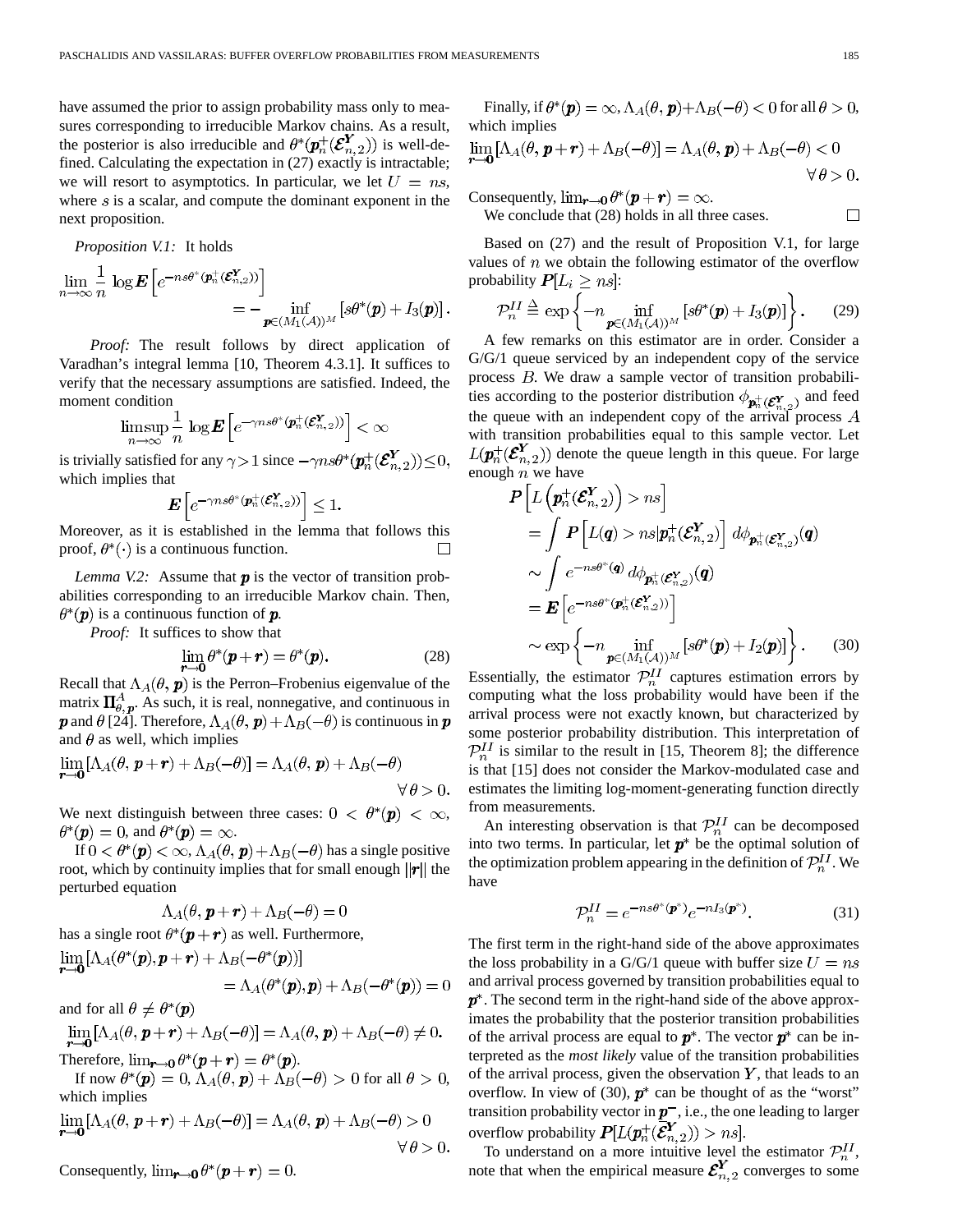,  $I_3(q_f) = 0$ . Furthermore, we have assumed in Theorem IV.3 where k is some positive scalar and  $I_3(p)$  is given by [cf. (18)] that  $q_f \in p^-$ . Consequently,

$$
\mathcal{P}_n^{II} = \exp\left\{-n \inf_{\mathbf{r} \in (M_1(\mathcal{A}))^M} \left[s\theta^*(\mathbf{r}) + I_3(\mathbf{r})\right]\right\} \ge e^{-ns\theta^*(\mathbf{q}_f)}.
$$
\n(32)

The right-hand side of the above is the large-deviations asymptotic for the overflow probability, if we believe the transition probabilities to be given by  $q_f$  (their estimated values). Instead, we quote  $\mathcal{P}_n^H$  which is larger. We can say that we pay an "estimation premium" to guard against estimation errors. Taking into account the interpretation in (30),  $e^{-ns\theta^*(\mathbf{q}_f)}$  underestimates the overflow probability, i.e., *certainty equivalence fails*.

If we view the estimator  $\mathcal{P}_n^{II}$  as an expectation of the loss measure  $e^{-U\theta^*({\bm p}_n^+({\bm {\mathcal E}}_{n,2}^{\bm Y}))}$  [cf. (27)], we can also compute higher order moments. More specifically, consider the quantities

$$
\boldsymbol{E}\left[e^{-kU\theta^* (\boldsymbol{p}_n^+(\boldsymbol{\mathcal{E}}_{n,2}^{\boldsymbol{Y}}))}\right], \qquad k=1, 2, \ldots \qquad (33)
$$

Using exactly the same reasoning as in the proof of Proposition V.1 we can compute the dominant exponent of these quantities. We can thus define estimators based on higher moments of the loss measure at hand. In particular, for  $k = 1, 2, \dots$  we define

$$
\mathcal{P}_n^{III}(k) \stackrel{\Delta}{=} \exp\left\{-n \inf_{\boldsymbol{p} \in (M_1(\mathcal{A}))^M} \left[ks\theta^*(\boldsymbol{p}) + I_3(\boldsymbol{p})\right]\right\}.
$$
 (34)

Interestingly enough, we can also asymptotically characterize the distribution of the loss measure  $e^{-U\theta^*({\bm p}_n^+({\bm \mathcal E}^{\bm Y}_{n,2}))}$ . The next proposition describes the result.

*Proposition V.3:* We have

$$
\lim_{n \to \infty} \frac{1}{n} \log P \left[ e^{-U \theta^* (\mathbf{p}_n^+(\mathbf{\mathcal{E}}_{n,2}^{\mathbf{Y}}))} \ge \epsilon \right] = - \inf_{\substack{\theta^* (\mathbf{p}) \le -\log \epsilon/U \\ \mathbf{p} \in (M_1(\mathcal{A}))^M}} I_3(\mathbf{p}).
$$
\n(35)

*Proof:* The result follows by direct application of the contraction principle [10, Theorem 4.2.1]. In particular,  $e^{-U\theta^*({\bf r}_n^+({\bf \mathcal{E}}^{\bf Y}_{n,2}))}$  satisfies an LDP in  $\mathbb R$  with rate function

$$
I_4(z)=\inf\limits_{\substack{\theta^*(\textbf{r})=-\log z/U\\ \textbf{r}\in (M_1(\mathcal{A}))^M}}I_3(\textbf{r})
$$

Therefore,

$$
\lim_{n \to \infty} \frac{1}{n} \log P \left[ e^{-U \theta^* (\mathbf{p}_n^+ (\mathbf{\mathcal{E}}_{n,2}^{\mathbf{Y}}))} \ge \epsilon \right] = - \inf_{z \ge \epsilon} I_4(z)
$$

which is equivalent with  $(35)$ .

## VI. COMPUTING THE ESTIMATORS

Computing the estimators in (29) and (34) requires solving nonlinear optimization problems. In this section, we examine the structure of these problems and devise efficient algorithms for their solution.

The optimization problems in (29) and (34) have the following form:

minimize 
$$
ks\theta^*(\mathbf{p}) + I_3(\mathbf{p})
$$
  
\ns.t.  $p(i, j) \ge 0$ ,  $i, j = 1, ..., M$   
\n
$$
\sum_{j=1}^{M} p(i, j) = 1, \qquad i = 1, ..., M
$$
\n(36)

$$
I_3(\mathbf{p}) = \begin{cases} \sum_{i=1}^{M} q_1(i) \sum_{j=1}^{M} q_j(j|i) \log \frac{q_j(j|i)}{p(i,j)}, & \text{if } \mathbf{p} \in \mathbf{p}^-\\ \infty, & \text{otherwise.} \end{cases}
$$
(37)

We are interested in solving relatively large instances of  $(36)$ ; typically,  $M$  would be in the range of  $5-100$  which brings the number of decision variables in the range of 25–10000. As a result, computational efficiency is critical and special-purpose algorithms that exploit the special structure of interest.

On the structure of the objective function, a first observation is that  $I_3(p)$  is a convex function if  $p^-$  is a convex set. This can be easily established directly from the definition of convexity. Furthermore,  $I_3(\mathbf{p})$  is strictly convex in  $\mathbf{p}^-$  (where it is finite). In Section IV, we have assumed that the prior assigns probability mass only to  $\mathbf{p}$ 's corresponding to irreducible Markov chains. Let  $\mathcal I$  be the set of  $p$ 's corresponding to irreducible Markov chains. The next Proposition shows that  $\mathcal I$  is a convex set.

*Proposition VI.1:* The set  $I$  of transition probability vectors **p** corresponding to irreducible Markov chains is a convex set.

*Proof:* Consider two irreducible Markov chains  $\mathcal{M}_1$  and  $\mathcal{M}_2$  with transition probability vectors  $p_1$  and  $p_2$ , respectively. For some scalar  $\lambda \in [0, 1]$  form a new Markov chain  $\mathcal{M}_3$  with transition probabilities  $\lambda p_1 + (1 - \lambda)p_2$ . Clearly, for either  $\lambda = 0$ or  $\lambda = 1$ ,  $\mathcal{M}_3$  is irreducible. We will use contradiction to show that this is also the case for  $\lambda \in (0, 1)$ . Assume otherwise. This implies that  $\mathcal{M}_3$  has two states i and j such that j is not accessible from i. Since  $\mathcal{M}_1$  is irreducible, there exists a path from *i* to *j* with intermediate states  $k_1, k_2, \ldots, k_m$ , i.e.,

$$
p_1(i, k_1), p_1(k_1, k_2), \ldots, p_1(k_m, j) > 0.
$$

Consequently, for any  $\lambda \in (0, 1)$ 

 $\Box$ 

$$
\lambda p_1(i, k_1) + (1 - \lambda) p_2(i, k_1), \dots, \lambda p_1(k_m, j) + (1 - \lambda) p_2(k_m, j) > 0.
$$

 $\Box$ 

which contradicts our initial assumption.

Based on this proposition, and assuming that the support of the prior  $p^-$  is a convex subset of  $\mathcal{I}, I_3(p)$  is a convex function. Henceforth, and in the absence of more information on the true transition probabilities of the Markov chain we wish to estimate, we will be making the following assumption.

*Assumption B:* The support of the prior  $p^-$  is the set  $\mathcal I$  of transition probability vectors  $\boldsymbol{p}$  corresponding to irreducible Markov chains.

Recall next from the statement of Theorem IV.3 that the limit of the empirical measure  $\mathcal{E}_{n,2}^{\mathbf{Y}}, \mathbf{q}$ , which appears in the definition of  $I_3(p)$  [cf. (37)], satisfies  $q_f \in p^-$ . As a result,  $q_f$  is the transition probability vector of an irreducible Markov chain. Consider now the following optimization problem:

minimize 
$$
ks\theta^*(\mathbf{p}) + I_3(\mathbf{p})
$$
  
s.t.  $p(i, j) \ge 0$ ,  $i, j = 1, ..., M$   

$$
\sum_{i=1}^M p(i, j) = 1, \qquad i = 1, ..., M
$$
(38)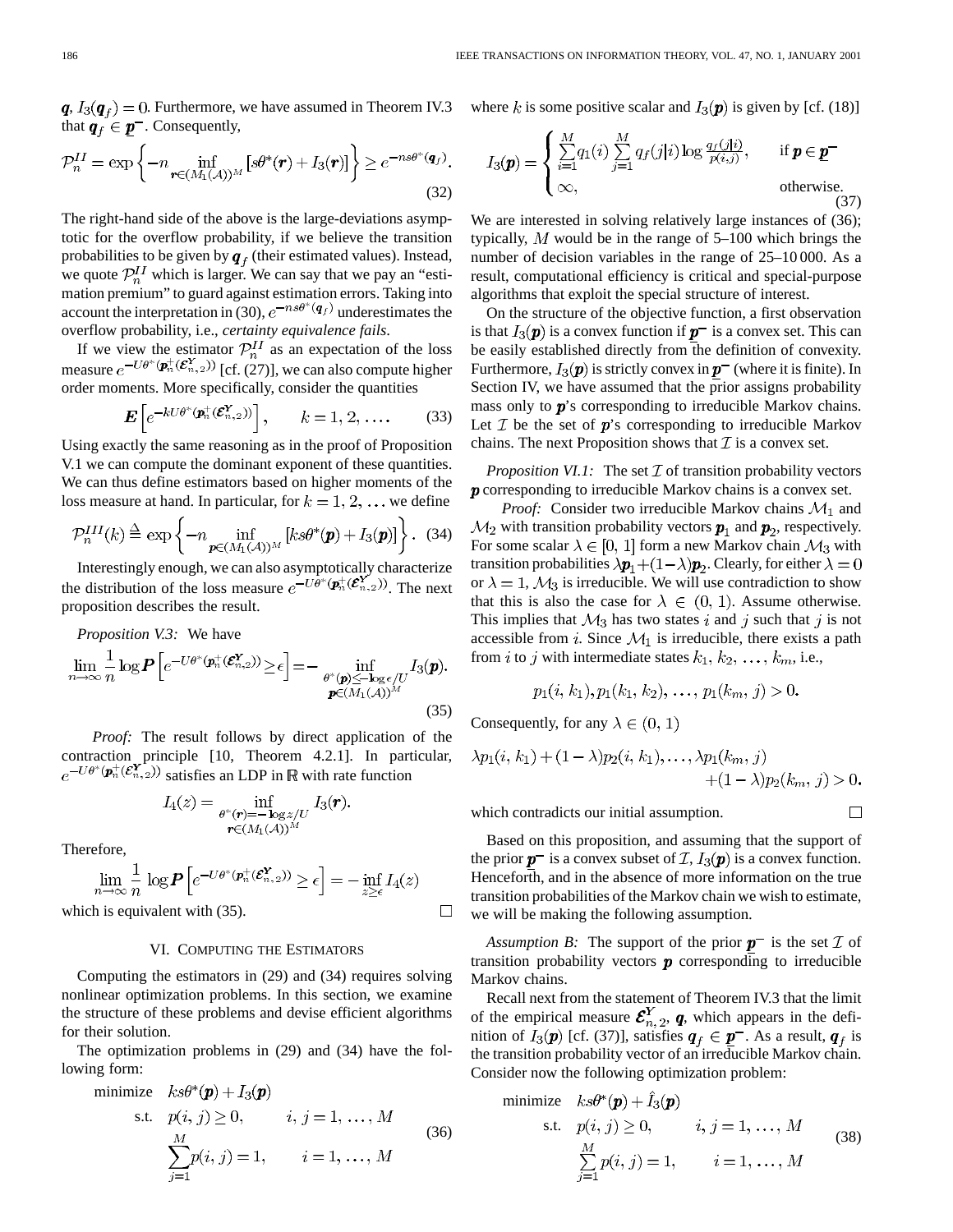where

$$
\hat{I}_3(\mathbf{p}) = \sum_{i=1}^{M} q_1(i) \sum_{j=1}^{M} q_j(j|i) \log \frac{q_j(j|i)}{p(i,j)}.
$$
 (39)

The next lemma establishes a property of the optimal solution.

*Lemma VI.2:* Let  $p^*$  be an optimal solution of the optimization problem in (38). Then  $p^*$  is the transition probability vector of an irreducible Markov chain.

*Proof:* Recall that  $q_f$  is the transition probability vector of an irreducible Markov chain, to be denoted by  $\mathcal{M}_1$ . Then for any pair of states i, j of  $\mathcal{M}_1$ , j is accessible from i. More specifically, if  $k_1, \ldots, k_m$  are the intermediate states, it holds that

$$
q_f(k_1|i), q_f(k_2|k_1), \ldots, q_f(j|k_m) > 0.
$$

This implies that

$$
p^*(i, k_1), p^*(k_1, k_2), \ldots, p^*(k_m, j) > 0
$$

otherwise,  $\hat{I}_3(\boldsymbol{p}^*) = \infty$ . Thus, the Markov chain with transition probabilities  $p^*$  is irreducible. П

The result of this lemma suggests that under Assumption B the optimization problem in (38) is equivalent to the problem in (36). Hence, we will focus on solving (38).

A very important issue for any nonlinear programming problem is the form of the objective function. A convex objective function, especially under polyhedral constraints (as in (38)), can lead to more efficient algorithms. Let

$$
\overline{\theta}(\mathbf{p}) \stackrel{\Delta}{=} ks\theta^*(\mathbf{p}) + \hat{I}_3(\mathbf{p})
$$

denote the objective function in (38). Notice that it is the weighted sum of a strictly convex function  $I_3(\mathbf{p})$ , and  $\theta^*(\mathbf{p})$ , which is not necessarily convex [see Fig. 1 for a case where  $\theta^*(p)$  is not convex]. Consequently,  $\theta(p)$  is not convex in general. Nevertheless, since  $I_3(p)$  is strictly convex, it can be seen that  $\overline{\theta}(\mathbf{p})$  will be convex for small enough values of s. Recalling that  $s = U/n$  and assuming that the buffer size U is given, we will be dealing with a convex objective function if we can afford a large number  $n$  of measurements.

#### *A. A Heuristic Algorithm*

To solve the problem in (38) we have developed a heuristic algorithm which performs very well in practice, typically giving first decimal digit approximations to the optimal value by the third iteration and third decimal digit by the fourth.

To describe the heuristic, note that the constraint set is the Cartesian product of simplices, and that  $q_f(j|i) > 0$  implies  $p(i, j) > 0$  for all  $i, j = 1, ..., M$ . This feasible set implies the following optimality conditions [25, pp. 178–179]:

$$
\frac{\partial \overline{\theta}(\mathbf{p})}{\partial p(i,m)} = \frac{\partial \overline{\theta}(\mathbf{p})}{\partial p(i,l)} \qquad \forall i, m, l = 1, ..., M,
$$
\nsatisfying  $q_f(m|i), q_f(l|i) > 0$ . (40)

The heuristic algorithm iterates as follows.

- 1) Initialize with  $p^{(0)} = q_f$ .
- 2) Let  $p^{(m)}$  be the outcome of the mth iteration. Stop if , where  $\epsilon$  is the desired accuracy.

 $p(2, 2)$  $p(1,1)$  $(a)$ oż 0.4 **DB**  $p(2, 2)$  $p(1,1)$  $(b)$ 

Fig. 1. We consider an example where  $k = 1$  and the arrival process is the superposition of 36 two-state Markov-modulated processes with  $(f_A(1), f_A(2)) = (0.042, 0.077)$ . This aggregate process is fed into a buffer with capacity  $c = 50/24$ . The parameter s was set equal to 0.002. In (a) we plot  $\theta^*(p)$  and in (b)  $\theta(p)$  versus the two (arbitrarily chosen as) independent decision variables  $p(1, 1)$  and  $p(2, 2)$ . It can be seen that although  $\theta^*(p)$  is not convex (it is convex only along some directions),  $\overline{\theta}(\mathbf{p})$  is convex.

3) Form an approximation of  $\theta(\mathbf{p})$ 

$$
\overline{\theta}_{\text{app}}^{(m)}(\boldsymbol{p}) \stackrel{\Delta}{=} ks\theta^* \left( \boldsymbol{p}^{(m)} \right) + ks\nabla\theta^* \left( \boldsymbol{p}^{(m)} \right)' \left( \boldsymbol{p} - \boldsymbol{p}^{(m)} \right) + \hat{I}_3(\boldsymbol{p}). \tag{41}
$$

Minimize the expression in (41) subject to the constraints of problem (38) to obtain an optimal solution  $p_{\min}^{(m)}$ . (This minimization can be done by solving the optimality conditions in (40). More specifically, the system of equations in (40) reduces to a scalar nonlinear equation which can be solved numerically.)

4) Set  $\boldsymbol{p}^{(m+1)}$ :  $= \boldsymbol{p}_{\text{min}}^{(m)}$  and return to Step 2.

The intuition behind this algorithm is that as we get closer to the real minimum  $p^*$  of problem (38), the approximations  $\overline{\theta}_{\text{app}}^{(m)}(p)$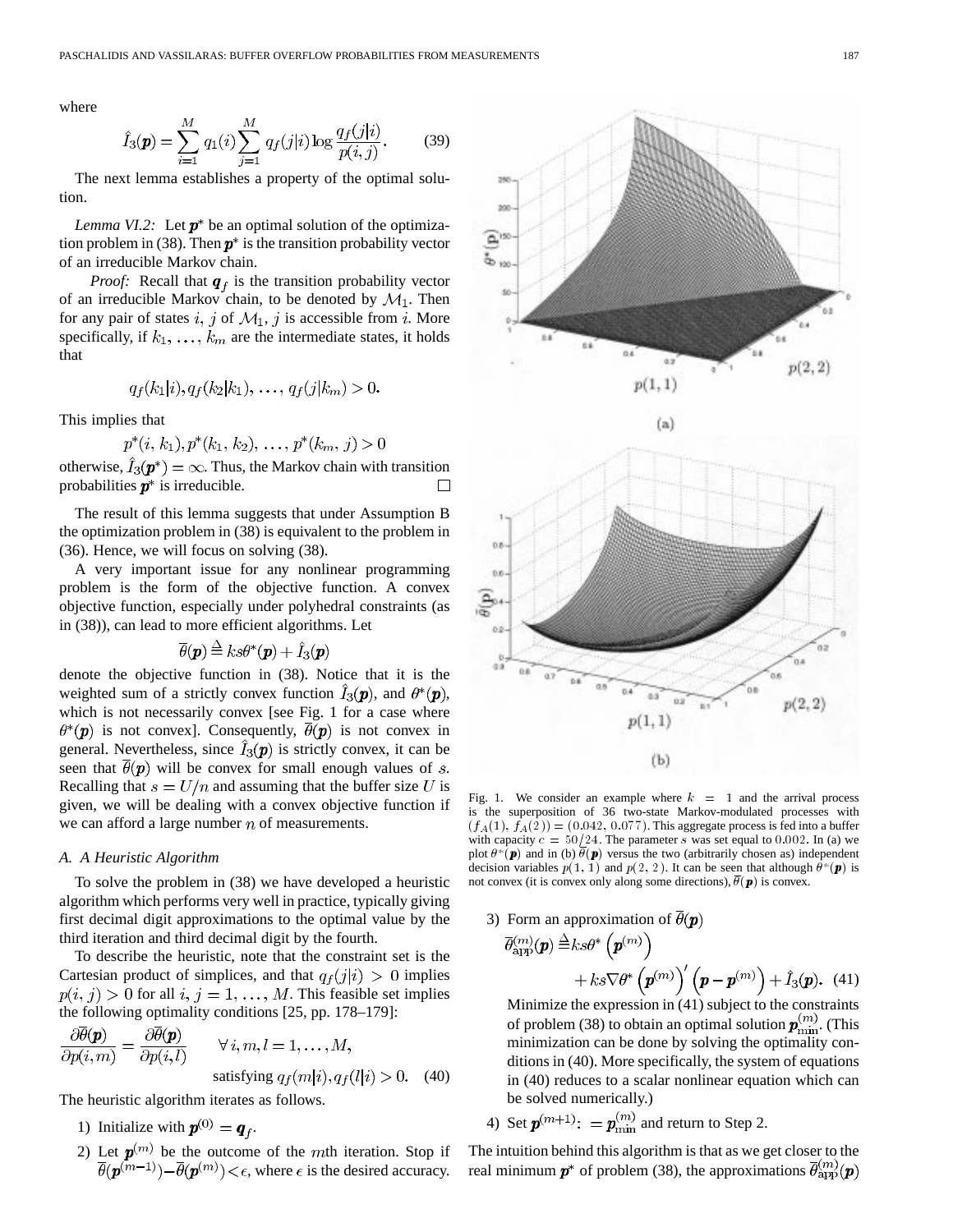of  $\overline{\theta}(\boldsymbol{p})$  improve and yield  $\boldsymbol{p}^{(m+1)}$  that are closer to  $\boldsymbol{p}^*$ . Because at each step we solve the approximate problem exactly, the algorithm typically needs much fewer iterations than a standard gradient-based algorithm.

Although, this heuristic performs well in practice, it does not guarantee convergence. This is the case because the approximations  $\overline{\theta}_{\rm app}^{(m)}(\boldsymbol{p})$  are good in a small region around the expansion point but may be well off away from that point. This might lead to unpleasant situations where  $\overline{\theta}(\boldsymbol{p}^{(m)}) > \overline{\theta}(\boldsymbol{p}^{(m-1)})$ . An algorithm that does guarantee convergence to a stationary point (i.e., a local minimum) is the *conditional gradient method* (see [25, Sec. 2.2]). This is a *feasible direction* method that iterates as follows:

$$
\bm{p}^{(m+1)}: = \bm{p}^{(m)} + a^{(m)} \left( \bar{\bm{p}}^{(m)} - \bm{p}^{(m)} \right)
$$
(42)

where  $a^{(m)}$  is the step size and  $\overline{p}^{(m)}$  is the optimal solution of the subproblem<br> $\overline{\nabla^2}(x^m)$   $V(x)$  $(m)$ 

minimize 
$$
\nabla \overline{\theta} (\mathbf{p}^{(m)})' (\mathbf{p} - \mathbf{p}^{(m)})
$$
  
s.t.  $p(i, j) \ge 0$ ,  $i, j = 1, ..., M$   

$$
\sum_{j=1}^{M} p(i, j) = 1, \qquad i = 1, ..., M.
$$
 (43)

Notice that this subproblem is a linear programming problem and, thus, can be solved very fast with sophisticated solvers (e.g., such as CPLEX).

To obtain the excellent performance of the heuristic in practice and still be able to guarantee convergence, one can implement a hybrid algorithm that uses the heuristic initially (when far away from the local minimum) and switches to the conditional gradient method when the iterate approaches a local minimum. Both algorithms we examined above, require the gradient of  $\overline{\theta}(\boldsymbol{p})$ . The gradient of  $\hat{I}_3(\boldsymbol{p})$  can be easily obtained. The calculation of the gradient of  $\theta^*(p)$  is a bit more involved and is given in the Appendix.

Concluding this section, we note that the optimization problem in (35) can be handled similarly. That is, we can dualize the nonlinear constraint and apply the *method of multipliers* [25, Sec. 4.2]. As a result, at each iteration we will be dealing with a problem identical to (38) which makes the discussion above applicable.

### VII. COMPARISONS AND NUMERICAL RESULTS

In this section, we compare the various estimators discussed so far and present some illustrative numerical results.

We consider a queue with a certain Markov-modulated arrival process with transition probability vector  $\boldsymbol{p}$ . As in Section III, we denote by  $L_i$  the queue length and by U the buffer size. The result of Proposition III.1 suggests approximating the overflow probability  $P[L_i \geq U]$  with  $e^{-U\hat{\theta}^*(p)}$  (see [6], [7], [28] for related approximations and numerical results indicating that this approximation is very accurate for a wide range of  $U$ 's). We pretend now that we do not know  $\boldsymbol{p}$  and we are interested in estimating the loss probability  $P[L_i \geq U]$  from measurements. In the sequel, when computing various estimators we will be treating the buffer size  $U$  as constant; we will discuss the behavior of the estimators as the number of measurements  $n$  increases.

Given that we have observed a sequence  $Y$  of n transitions of the Markov chain corresponding to the arrival process, we will consider three estimators: i)  $\mathcal{P}_n^I$ , ii)  $\mathcal{P}_n^{II}$ , and iii)

$$
\mathcal{P}_n^{IV}(m) \stackrel{\Delta}{=} \mathcal{P}_n^{II} + m\sqrt{\mathcal{P}_n^{III}(2) - (\mathcal{P}_n^{II})^2}
$$

where  $\mathcal{P}_n^I$ ,  $\mathcal{P}_n^{II}$ , and  $\mathcal{P}_n^{III}(\cdot)$  were defined in (26), (29), and (34), respectively, and  $m$  is some scalar. Recall that in Section V we interpreted  $\mathcal{P}_n^H$  as the expectation of the loss measure , and  $\mathcal{P}_n^{III}(2)$  as the corresponding second moment. In this light,  $\mathcal{P}_n^{\{V\}}(m)$  can be interpreted as expectation plus  $m$  times standard deviation. To compute these estimators we will be using the empirical measure  $\mathcal{E}_{n,2}^{Y}$  as an approximation of its limit  $q$ , which appears in the definition of the rate function  $I_3(\cdot)$ . Maintaining the notation established so far, we let  $\mathcal{E}_{n,2}^Y = \mathbf{q}_n$ , and denote by  $\mathbf{q}_{nf}$  the corresponding vector of transition probabilities. The next proposition compares the three estimators discussed above.

*Proposition VII.1:* For any nonnegative  $n, m$  it holds that

$$
\mathcal{P}_n^I \le \mathcal{P}_n^{II} \le \mathcal{P}_n^{IV}(m). \tag{44}
$$

Furthermore, for all  $m$  and w.p. 1.

$$
\lim_{n \to \infty} \mathcal{P}_n^I = \lim_{n \to \infty} \mathcal{P}_n^{II} = \lim_{n \to \infty} \mathcal{P}_n^{IV}(m) = e^{-U\theta^*}(\mathbf{p}). \tag{45}
$$

*Proof:* The first inequality in (44) is due to the same argument used in establishing (32). That is,

$$
\mathcal{P}_n^{II} = \exp\left\{-n \inf_{\mathbf{r} \in (M_1(\mathcal{A}))^M} [s\theta^*(\mathbf{r}) + I_3(\mathbf{r})] \right\}
$$

$$
\geq e^{-ns\theta^*(\mathbf{q}_{n,f})} = e^{-U\theta^*(\mathbf{q}_{n,f})} = \mathcal{P}_n^I
$$

since  $I_3(\mathbf{q}_{nf}) = 0$ . The second inequality in (44) is due to the fact that the standard deviation is nonnegative.

To establish the behavior of the estimators as  $n \to \infty$ , using renewal reward arguments it can be seen that  $q_{nf} \rightarrow p$  w.p. 1. As a result

$$
\mathcal{P}_n^I = e^{-U\theta^*(\mathbf{q}_{n,f})} \to e^{-U\theta^*(\mathbf{p})}, \qquad \text{w.p. 1.}
$$

Next consider  $\mathcal{P}_n^H$  and note that as  $n \to \infty$ , and treating  $U =$ ns as a constant, we have  $s = U/n \rightarrow 0$ . Observe that  $q_{nf}$  is a strict global minimum of  $I_3(\cdot)$ , and that both  $I_3(\cdot)$  and  $\theta^*(\cdot)$ are continuous in a neighborhood of  $q_{nf}$ . Then it can be shown (see [25, Ch. 1, Exercise 1.9]) that the optimal solution of the optimization problem

$$
\inf_{\boldsymbol{r}\in (M_1(\mathcal{A}))^M}\left[s\theta^*(\boldsymbol{r})+I_3(\boldsymbol{r})\right]
$$

is some function of n, say  $r^*(n)$ , which tends to p as  $n \to$  $\infty$ . Intuitively, for large enough n, s becomes sufficiently small and  $I_3(r)$  dominates the objective function, which implies that the optimal solution is "close" to the minimizer  $q_{nf}$  of  $I_3(r)$ . Namely, for large enough  $n$ 

$$
\mathcal{P}_n^{II} = \exp\left\{-n \inf_{\boldsymbol{r} \in (M_1(\mathcal{A}))^M} \left[s\theta^*(\boldsymbol{r}) + I_3(\boldsymbol{r})\right]\right\}
$$

$$
\approx e^{-n s\theta^*(\boldsymbol{q}_{n\bar{I}})} \to e^{-U\theta^*(\boldsymbol{p})}, \qquad \text{w.p. 1.}
$$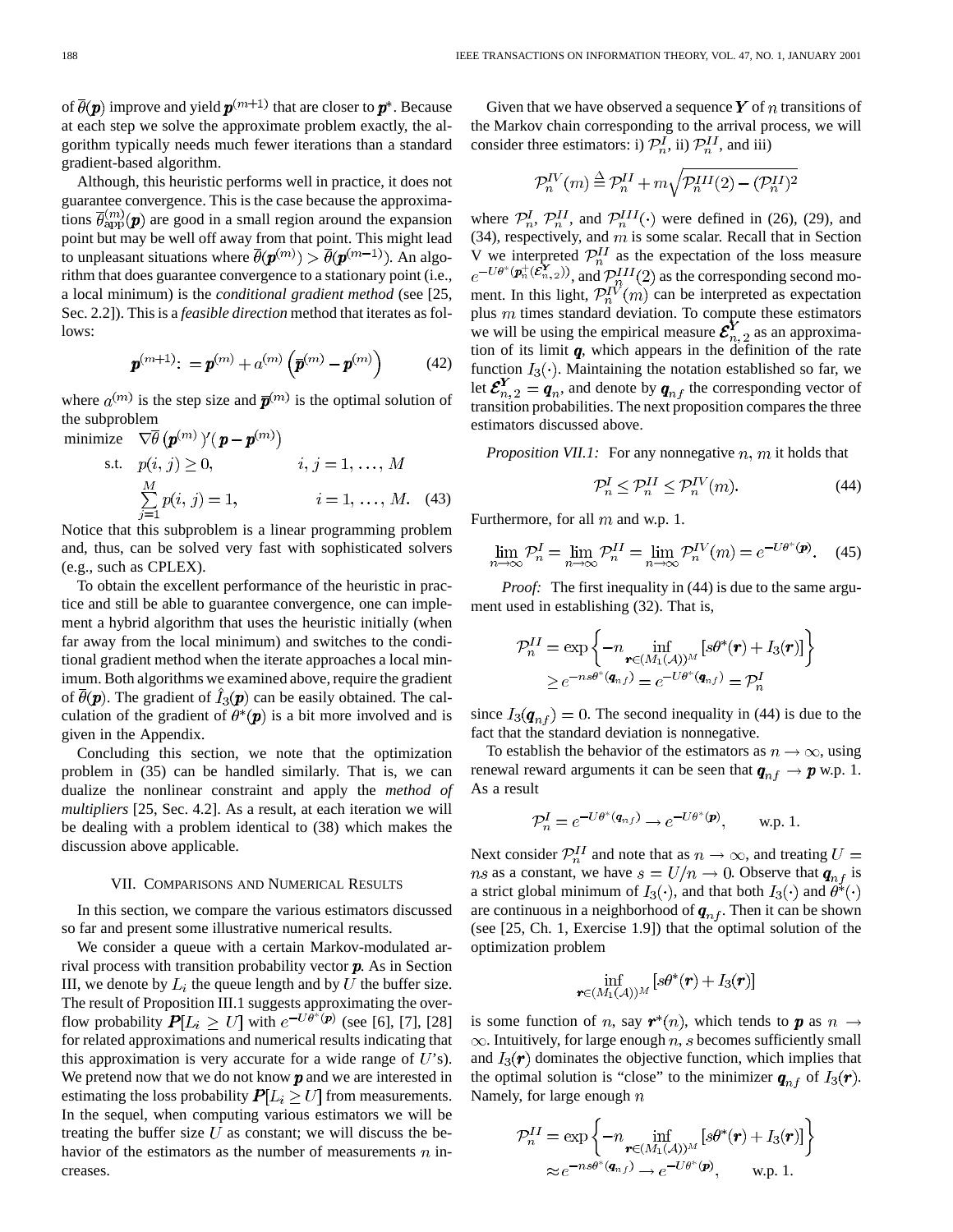The same argument leads to

$$
\mathcal{P}_n^{III}(2) = \exp\left\{-n \inf_{\mathbf{r} \in (M_1(\mathcal{A}))^M} [2s\theta^*(\mathbf{r}) + I_3(\mathbf{r})] \right\}
$$

$$
\rightarrow e^{-2U\theta^*(\mathbf{p})}, \qquad \text{w.p. 1}
$$

which implies

$$
m\sqrt{\mathcal{P}_n^{III}(2)-(\mathcal{P}_n^{II})^2}\to 0, \qquad \text{w.p. 1.}
$$

We conclude that

$$
\mathcal{P}_n^{IV}(m) \to e^{-U\theta^*({\bf p})}, \qquad \text{w.p. 1.} \qquad \Box
$$

Essentially, this proposition establishes that the estimators considered are *consistent* since they converge to the "target"  $e^{-U\theta^*({\bf p})}$ . We can view  $e^{-U\theta^*({\bf p})}$  as the target because this is what we would have quoted as the overflow probability if we knew the true transition probabilities  $\boldsymbol{p}$ . When we estimate an overflow probability we are more concerned with underestimating the "true" value than with overestimating it. The reason is that the overflow probability quantifies QoS (see, for example, applications in communication networks [6] and supply chains [7], [28], [9]); controlling the queue to guarantee the desired QoS is important. In this light, the estimators  $\mathcal{P}_n^H$  and are "safer" than  $\mathcal{P}_n^I$  since due to (44) they are less likely to underestimate the overflow probability; yet they are consistent and converge to the correct target  $e^{-U\theta^*(\mathbf{p})}$  as  $n \to \infty$ . The parameter m in  $\mathcal{P}_n^{\text{IV}}(m)$  determines how conservative we choose to be for relatively small values of  $n$ .

#### *A. An Example*

We next present a numerical example. Consider a Markovmodulated arrival process  $A$  driven by a Markov chain with five states and transition probability matrix

$$
\Xi = \begin{bmatrix} 0.35 & 0.3 & 0.2 & 0.1 & 0.05 \\ 0.2 & 0.3 & 0.2 & 0.18 & 0.12 \\ 0.14 & 0.22 & 0.3 & 0.21 & 0.13 \\ 0.14 & 0.21 & 0.22 & 0.28 & 0.15 \\ 0.12 & 0.23 & 0.25 & 0.22 & 0.18 \end{bmatrix}.
$$

The Markov chain makes one transition per time slot and the number of arrivals per time slot at every state is characterized by

$$
[f_A(1), f_A(2), f_A(3), f_A(4), f_A(5)] = [0.2, 0.4, 0.6, 0.85, 1.1].
$$

We fed this arrival process into a queue with capacity  $c = 0.9$ per time slot and buffer size  $U = 1.728$ . To improve the accuracy of the large-deviations asymptotic we used a refinement discussed in [6] and [7], [28] that introduces a constant in front of the exponential. In particular, the refined large-deviations asymptotic is

$$
\boldsymbol{P}[L_i \ge U] \sim \mathcal{P}^{LD} \stackrel{\Delta}{=} \alpha e^{-U\theta^*(\boldsymbol{p})} \tag{46}
$$

where  $\alpha = \mathbf{E}[L_i] \theta^*(\mathbf{p})$  (see [6], [7], [28] for details). In the particular example we are considering, we have  $\mathcal{P}^{LD} = 4.9 \times 10^{-7}$ . For comparison, simulation yields  $6.3 \times 10^{-7}$ , which indicates that  $\mathcal{P}^{LD}$  is a good approximation (in the sense that it captures the order of magnitude and approximates well the first significant digit). To compare the different estimators of the overflow probability we generated 10 000 long sample paths of the arrival process. For every one of these sample paths, for all  $n = 1, 2, \ldots$ , and for some values of m, we computed a refined version of  $\mathcal{P}_n^I$ ,  $\mathcal{P}_n^{II}$ , and  $\mathcal{P}_n^{IV}(m)$ , which included the constant  $\alpha$  in front of exponentials as in (46).<sup>3</sup> Fig. 2 depicts the histogram of the values obtained for *n* equal to 5000 [Fig. 2(a)–(c)] and 10 000 [Fig. 2(d)–(f)]. We were interested in the fraction of sample paths that lead to a substantial underestimation of  $\mathcal{P}^{LD}$ . In Fig. 3, for every  $n$  we plot the fraction of sample paths that yield an estimator which does not stay above  $2.5 \times 10^{-7}$  for all times after *n*. More specifically, let  $\mathcal{X}_n$  be either  $\mathcal{P}_n^I$ ,  $\mathcal{P}_n^{II}$ , or , for some values of m. For all such  $\mathcal{X}_n$  and n we plot the fraction of sample paths yielding  $\mathcal{X}_n$  such that there exists  $l \geq n$  with  $\mathcal{X}_l < 2.5 \times 10^{-7}$ . From both Figs. 2 and 3 it can be seen that  $\mathcal{P}_n^{II}$  is "safer" (in the sense discussed above) than  $\mathcal{P}_n^I$ , with the difference being significant for small n. Moreover,  $\mathcal{P}_n^{IV}(3)$  is "safe" even for very small n (around 2000). To put the values of  $n$  into perspective, note that estimating an overflow probability on the order of  $10^{-7}$  by directly observing the occupancy of the queue (i.e., measuring the fraction of time that we have an overflow) requires more than  $O(10^8)$  observations. Having consistent, yet "safe" estimators with relatively few observations is important in applications since it allows to quickly track changes in the statistics of the input and adapt to level shifts and other nonstationary phenomena. Of course, to avoid underestimation errors the price to pay is that for small  $n$  and for a number of sample paths the estimators  $\mathcal{P}_n^{II}$  and  $\mathcal{P}_n^{IV}(3)$ overestimate the overflow probability and lead to underutilization of the system. Nevertheless, according to Proposition VII.1, as the number of measurements increases they converge to the appropriate target.

Finally, we consider the result of Proposition V.3 to assess the probability of underestimating the "true" overflow probability. For the same data reported above, we generated a sample path of the arrival process and computed the empirical measure  $q_n$  based on the first 10 000 observations. Using this empirical measure, we computed  $\mathcal{P}_n^I = 3.33 \times 10^{-7}$ ,  $\mathcal{P}_n^{II} = 3.72 \times 10^{-7}$ , and  $\mathcal{P}_n^{IV}(3) = 9.41 \times 10^{-7}$ . In Fig. 4, we plot

$$
\log \bm{P}[e^{-U\theta^* (\bm{p}_n^+(\bm{\mathcal{E}}^\bm{Y}_{n,2}))}\geq \epsilon]
$$

for various values of  $\epsilon$ . It can be seen that calculations of can be used to assess the level of confidence in the "safety" of the proposed estimators. Alternatively, this computation can be used to determine the appropriate overflow probability  $\epsilon$  to quote for a given confidence level.

#### VIII. CONCLUSION

We have proposed estimators of buffer overflow probabilities in buffers fed by Markov-modulated inputs. These estimators are based on analytical large-deviations asymptotics for these probabilities. In particular, we considered a situation where the transition probabilities of the Markov chain characterizing the

<sup>&</sup>lt;sup>3</sup>To avoid overburdening the notation, we will use the same symbols,  $\mathcal{P}_n^I$ ,  $\mathcal{P}_n^{II}$ , and  $\mathcal{P}_n^{IV}(m)$ , to denote the refined estimators.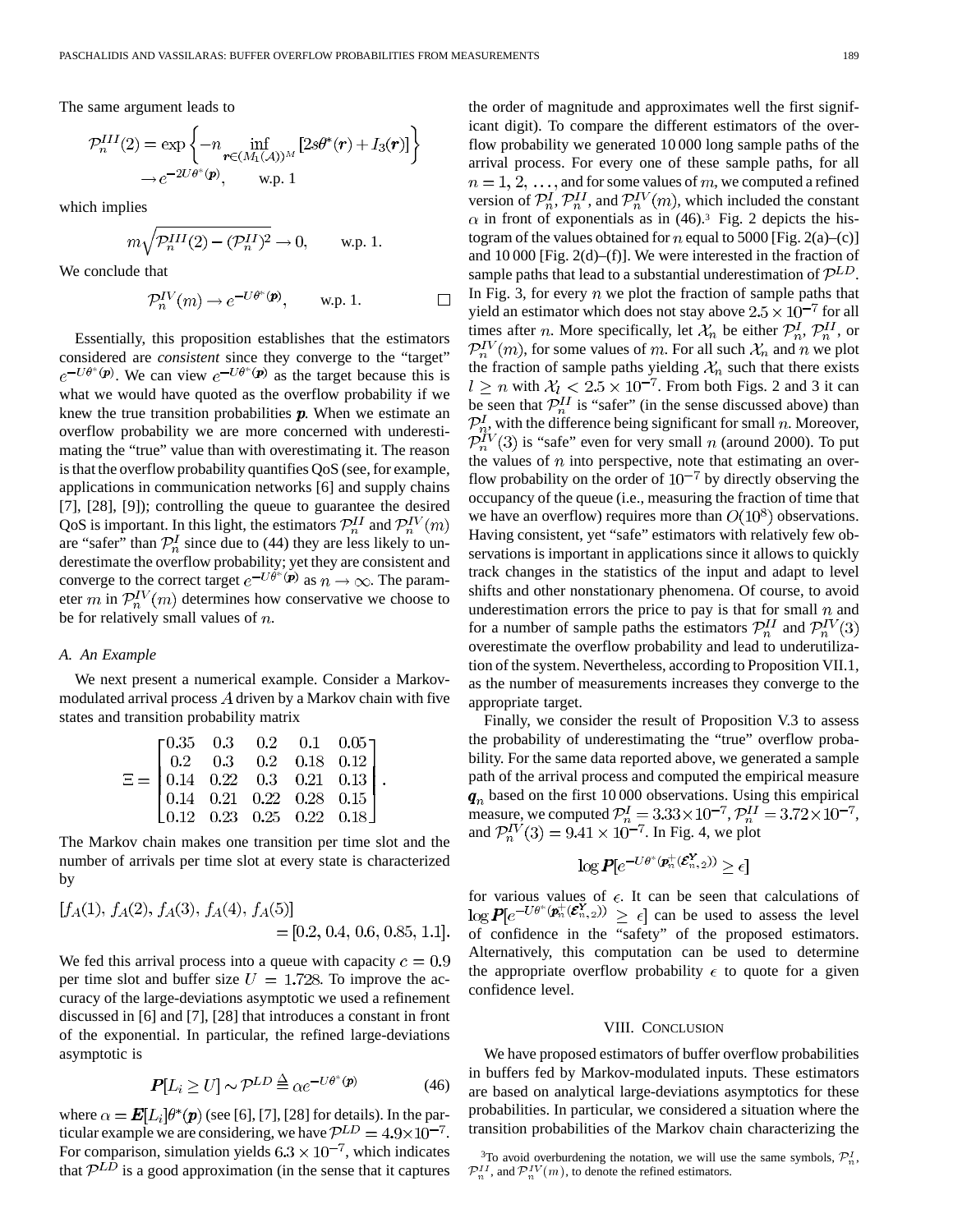

Fig. 2. Plots (a)–(c) depict histograms of the values of  $\mathcal{P}_{5000}^{I}$ ,  $\mathcal{P}_{5000}^{II}$ , and  $\mathcal{P}_{5000}^{IV}$  (3). Plots (d)–(f) depict histograms of the values of  $\mathcal{P}_{10000}^{I}$ ,  $\mathcal{P}_{10000}^{II}$ , and  $\mathcal{P}_{10\,000}^{IV}(3)$ . The vertical line drawn at every one of these figures is at  $\mathcal{P}^{LD} = 4.9 \times 10^{-7}$ .



Fig. 3. Comparing the estimators  $\mathcal{P}_n^I$ ,  $\mathcal{P}_n^{II}$ , and  $\mathcal{P}_n^{IV}(m)$ , for  $m = 1, 3$ . In the legend, "PlossI," "PlossII," and "PlossIV(m)" denotes  $\mathcal{P}_n^I$ ,  $\mathcal{P}_n^{II}$ , and  $\mathcal{P}_n^{IV}(m)$ , respectively.

arrival process are not known. For any prior distribution of these transition probabilities, we characterized the large-deviations behavior of the posterior distribution. We utilized the latter to define the proposed estimators. We discussed nonlinear programming algorithms for computing these estimators and provided some illustrative numerical results. We demonstrated that the proposed estimators are preferable to the estimator based on certainty equivalence and than observing the occupancy of the queue directly.

#### **APPENDIX**

In this appendix we will calculate the gradient  $\nabla \theta^*(p)$ , in the region where  $0 < \theta^*(p) < +\infty$ . Consider an matrix  $A = \{a(i, j)\}_{i,j=1,\dots,M}^M$ . We will denote by  $\lambda_i$  its *i*th eigenvalue, by  $\rho(A)$  its spectral radius, by  $x^i$  its *i*th (normalized) right eigenvector (solution to  $A x = \lambda_i x$ ), and by  $y^i$  its *i*th (normalized) left eigenvector (solution to  $y'A = \lambda_i y'$ ). Assume that  $\rho(A)$  has multiplicity 1 (as in the case of  $\rho(\Pi_{\theta, p}^{A})$ ) and corresponding right (respectively, left) eigenvector denoted by  $\mathbf{v} = (v_1, \ldots, v_M)$  (respectively,  $\mathbf{u} = (u_1, \ldots, u_M)$ ). Then (see [26, Sec. 2.5–2.8])

$$
\frac{\partial \rho(\mathbf{A})}{\partial a(i,j)} = \frac{u_i v_j}{\mathbf{u}' \mathbf{v}}.
$$
\n(47)

Recall that

$$
\mathbf{H}_{\theta,\mathbf{p}}^{A} = \left\{\pi_{\theta,\mathbf{p}}^{A}(i,j)\right\}_{i,j=1,\dots,M}^{M}
$$

$$
\stackrel{\Delta}{=} \left\{p(i,j)e^{\theta f_A(j)}\right\}_{i,j=1,\dots,M}^{M}
$$

and

$$
\Lambda_A(\theta,\textbf{\textit{p}})=\log\rho\left(\boldsymbol{\Pi}_{\theta,\textbf{\textit{p}}}^A\right).
$$

We obtain

$$
\frac{\partial \Lambda_A(\theta, \mathbf{p})}{\partial p(i, j)} = \frac{\partial \log \rho \left(\Pi_{\theta, \mathbf{p}}^A\right)}{\partial p(i, j)} \n= \frac{1}{\rho \left(\Pi_{\theta, \mathbf{p}}^A\right)} \frac{\partial \rho \left(\Pi_{\theta, \mathbf{p}}^A\right)}{\partial p(i, j)} = \frac{e^{\theta f_A(j)}}{\rho \left(\Pi_{\theta, \mathbf{p}}^A\right)} \frac{u_i v_j}{\mathbf{u}' \mathbf{v}} \tag{48}
$$

where  $\rho(\Pi_{\theta,\mathbf{n}}^A)$  is the Perron–Frobenius eigenvalue of  $\Pi_{\theta,\mathbf{n}}^A$  and the corresponding left and right eigenvectors. Similarly

$$
\frac{\partial \Lambda_A(\theta, \mathbf{p})}{\partial \theta} = \frac{1}{\rho \left(\Pi_{\theta, \mathbf{p}}^A\right)} \frac{\partial \rho \left(\Pi_{\theta, \mathbf{p}}^A\right)}{\partial \theta}
$$
\n
$$
= \frac{1}{\rho \left(\Pi_{\theta, \mathbf{p}}^A\right)} \sum_{i,j} \left[ \frac{\partial \rho \left(\Pi_{\theta, \mathbf{p}}^A\right)}{\partial \pi_{\theta, \mathbf{p}}^A(i,j)} \frac{\partial \pi_{\theta, \mathbf{p}}^A(i,j)}{\partial \theta} \right]
$$
\n
$$
= \frac{1}{\rho \left(\Pi_{\theta, \mathbf{p}}^A\right)} \sum_{i,j} \left[ \frac{u_i v_j}{\mathbf{u}' \mathbf{v}} f_A(j) p(i,j) e^{\theta f_A(j)} \right]. \tag{49}
$$